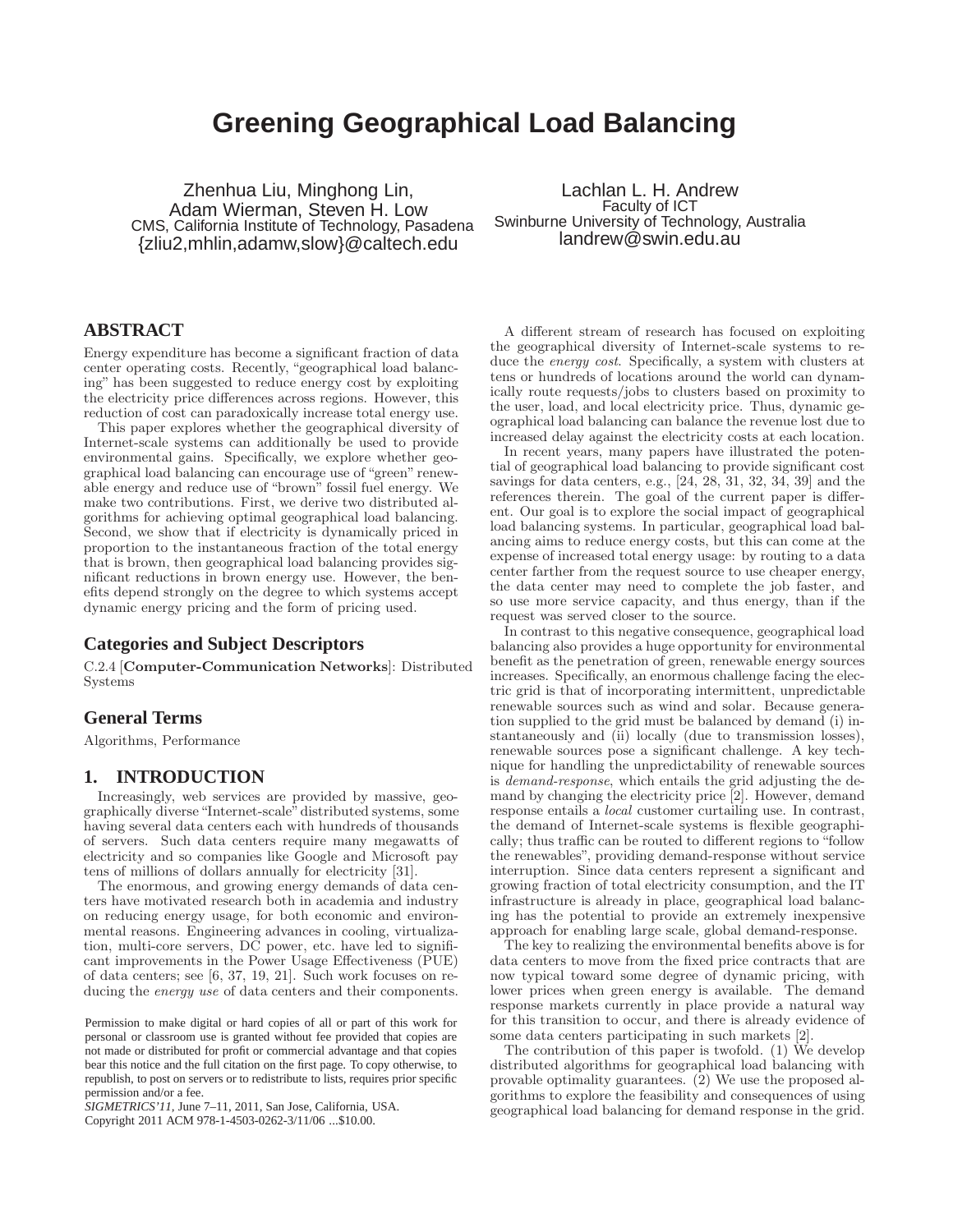Contribution (1): To derive distributed geographical load balancing algorithms we use a simple but general model, described in detail in Section 2. In it, each data center minimizes its cost, which is a linear combination of an energy cost and the lost revenue due to the delay of requests (which includes both network propagation delay and load-dependent queueing delay within a data center). The geographical load balancing algorithm must then dynamically define both how requests should be routed to data centers and how to allocate capacity in each data center (i.e., how many servers are kept in active/energy-saving states).

In Section 3, we characterize the optimal geographical load balancing solutions and show that they have practically appealing properties, such as sparse routing tables. Then, in Section 4, we use the previous characterization to give two distributed algorithms which provably compute the optimal routing and provisioning decisions, and which require different types of coordination of computation. Finally, we evaluate the distributed algorithms in a trace-driven numeric simulation of a realistic, distributed, Internet-scale system (Section 5). The results show that a cost saving of over 40% during light-traffic periods is possible.

Contribution (2): In Section 6 we evaluate the feasibility and benefits of using geographical load balancing to facilitate the integration of renewable sources into the grid. We do this using a trace-driven numeric simulation of a realistic, distributed Internet-scale system in combination with models for the availability of wind and solar energy over time.

When the data center incentive is aligned with the social objective or reducing brown energy by dynamically pricing electricity proportionally to the fraction of the total energy coming from brown sources, we show that "follow the renewables" routing ensues (see Figure 5), causing significant social benefit. In contrast, we also determine the wasted brown energy when prices are static, or are dynamic but do not align data center and social objectives.

### **2. MODEL AND NOTATION**

We now introduce the workload and data center models, followed by the geographical load balancing problem.

### **2.1 The workload model**

We consider a discrete-time model whose timeslot matches the timescale at which routing decisions and capacity provisioning decisions can be updated. There is a (possibly long) interval of interest  $t \in \{1, ..., T\}$ . There are |J| geographically concentrated sources of requests, i.e., "cities", and the mean arrival rate from source j at time t is  $L_i(t)$ . Job interarrival times are assumed to be much shorter than a timeslot, so that provisioning can be based on the average arrival rate during a slot. In practice,  $T$  could be a month and a slot length could be 1 hour. Our analytic results make no assumptions on  $L_i(t)$ ; however to provide realistic estimates we use real-world traces to define  $L_i(t)$  in Sections 5 and 6.

### **2.2 The data center cost model**

We model an Internet-scale system as a collection of  $|N|$ geographically diverse data centers, where data center  $i$  is modeled as a collection of  $M_i$  homogeneous servers. The model focuses on two key control decisions of geographical load balancing: (i) determining  $\lambda_{ij}(t)$ , the amount of traffic routed from source  $j$  to data center  $i$ ; and (ii) determining  $m_i(t) \in \{0, \ldots, M_i\}$ , the number of active servers at data center i. The system seeks to choose  $\lambda_{ij}(t)$  and  $m_i(t)$  in order to minimize cost during  $[1, T]$ . Depending on the system design these decisions may be centralized or decentralized. Algorithms for these decisions are the focus of Section 4.

Our model for data center costs focuses on the server costs of the data center.<sup>1</sup> We model costs by combining the *energy cost* and the *delay cost* (in terms of lost revenue). Note that, to simplify the model, we do not include the switching costs associated with cycling servers in and out of power-saving modes; however the approach of [24] provides a natural way to incorporate such costs if desired.

Energy cost. To capture the geographic diversity and variation over time of energy costs, we let  $g_i(t, m_i, \lambda_i)$  denote the energy cost for data center  $i$  during timeslot  $t$  given  $m_i$  active servers and arrival rate  $\lambda_i$ . For every fixed t, we assume that  $q_i(t, m_i, \lambda_i)$  is continuously differentiable in both  $m_i$  and  $\lambda_i$ , strictly increasing in  $m_i$ , non-decreasing in  $\lambda_i$ , and convex in  $m_i$ . This formulation is quite general, and captures, for example, the common charging plan of a fixed price per kWh plus an additional "demand charge" for the peak of the average power used over a sliding 15 minute window [27]. Additionally, it can capture a wide range of models for server power consumption, e.g., energy costs as an affine function of the load, see [14], or as a polynomial function of the speed, see [40, 5].

Defining  $\lambda_i(t) = \sum_{j \in J} \lambda_{ij}(t)$ , the total energy cost of data center i during timeslot t,  $\mathcal{E}_i(t)$ , is simply

$$
\mathcal{E}_i(t) = g_i(t, m_i(t), \lambda_i(t)).
$$
\n(1)

Delay cost. The delay cost captures the lost revenue incurred because of the delay experienced by the requests. To model this, we define  $r(d)$  as the lost revenue associated with a job experiencing delay d. We assume that  $r(d)$  is strictly increasing and convex in d.

To model the delay, we consider its two components: the network delay experienced while the request is outside of the data center and the queueing delay experienced while the request is at the data center.

To model the *network delay*, we let  $d_{ij}(t)$  denote the network delay experienced by a request from source  $j$  to data center  $i$  during timeslot  $t$ . We make no requirements on the structure of the  $d_{ij}(t)$ .

To model the *queueing delay*, we let  $f_i(m_i, \lambda_i)$  denote the queueing delay at data center  $i$  given  $m_i$  active servers and an arrival rate of  $\lambda_i$ . We assume that  $f_i$  is strictly decreasing in  $m_i$ , strictly increasing in  $\lambda_i$ , and strictly convex in both  $m_i$  and  $\lambda_i$ . Further, for stability, we must have that  $\lambda_i = 0$  or  $\lambda_i < m_i \mu_i$ , where  $\mu_i$  is the service rate of a server at data center *i*. Thus, we define  $f_i(m_i, \lambda_i) = \infty$  for  $\lambda_i \geq m_i \mu_i$ . Elsewhere, we assume  $f_i$  is finite, continuous and differentiable. Note that these assumptions are satisfied by most standard queueing formulae, e.g., the mean delay under M/GI/1 Processor Sharing (PS) queue and the 95th percentile of delay under the M/M/1. Further, the convexity of  $f_i$  in  $m_i$  models the law of diminishing returns for parallelism.

Combining the above gives the following model for the total delay cost  $\mathcal{D}_i(t)$  at data center i during timeslot t:

$$
\mathcal{D}_i(t) = \sum_{j \in J} \lambda_{ij}(t) r(f_i(m_i(t), \lambda_i(t)) + d_{ij}(t)). \tag{2}
$$

### **2.3 The geographical load balancing problem**

Given the cost models above, the goal of geographical load balancing is to choose the routing policy  $\lambda_{ij}(t)$  and the number of active servers in each data center  $m_i(t)$  at each time t in order minimize the total cost during  $[1, T]$ . This is captured by the following optimization problem:

$$
\min_{\mathbf{m}(t),\lambda(t)} \sum_{t=1}^{T} \sum_{i \in N} \left( \mathcal{E}_i(t) + \mathcal{D}_i(t) \right) \tag{3a}
$$

<sup>&</sup>lt;sup>1</sup>Minimizing server energy consumption also reduces cooling and power distribution costs.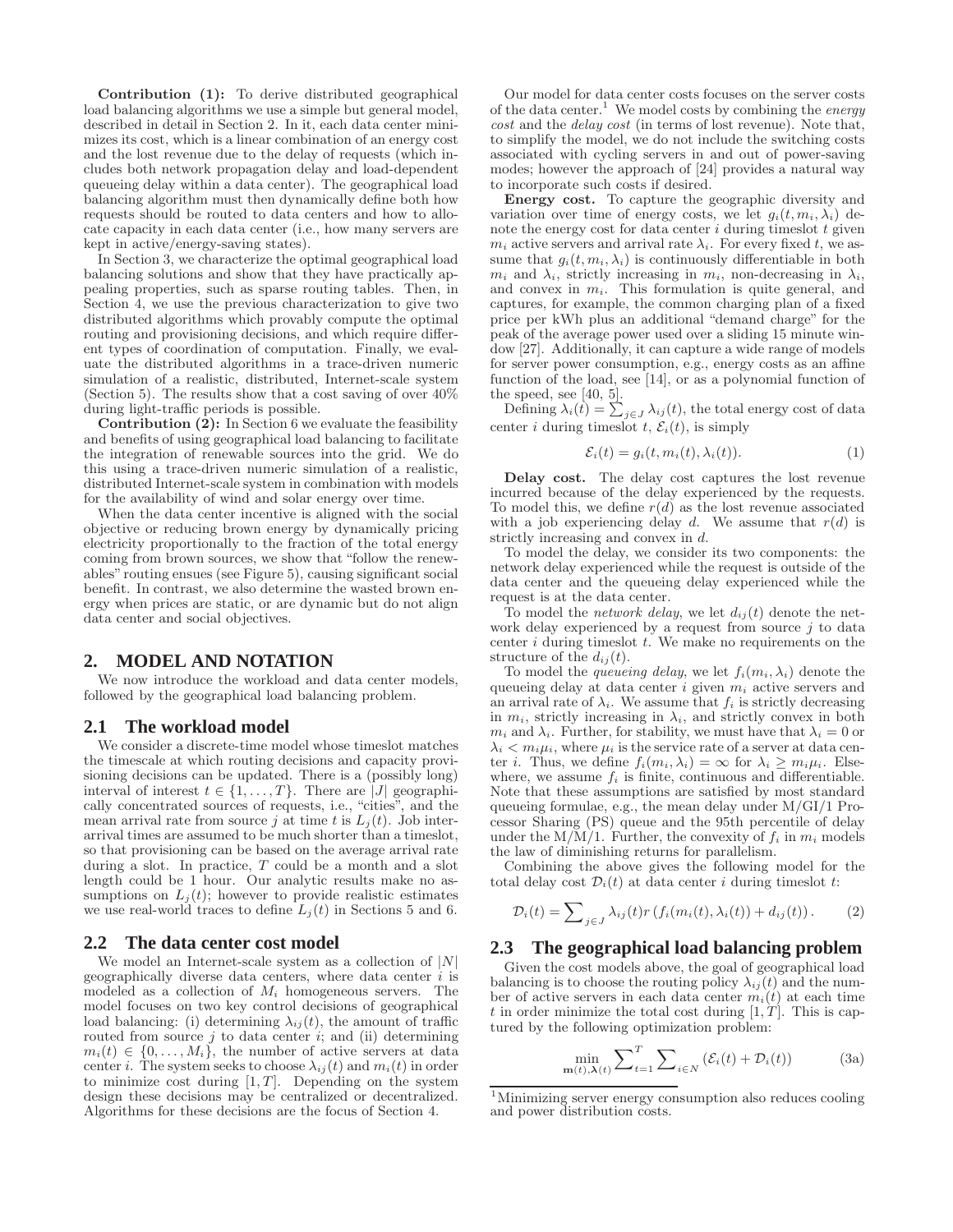$$
\text{s.t. } \sum_{i \in N} \lambda_{ij}(t) = L_j(t), \qquad \forall j \in J \qquad (3b)
$$

$$
\lambda_{ij}(t) \ge 0, \qquad \forall i \in N, \forall j \in J \qquad (3c)
$$

$$
0 \le m_i(t) \le M_i, \qquad \forall i \in N \qquad (30)
$$

$$
m_i(t) \in \mathbb{N}, \qquad \forall i \in N \qquad (3e)
$$

To simplify (3), note that Internet data centers typically contain thousands of active servers. So, we can relax the integer constraint in (3) and round the resulting solution with minimal increase in cost. Also, because this model neglects the cost of turning servers on or off, the optimization decouples into independent sub-problems for each timeslot  $t$ . For the analysis *we consider only a single interval and omit the explicit time dependence.*<sup>2</sup> Thus (3) becomes

$$
\min_{\mathbf{m},\lambda} \quad \sum_{i\in N} g_i(m_i,\lambda_i) + \sum_{i\in N} \sum_{j\in J} \lambda_{ij} r(d_{ij} + f_i(m_i,\lambda_i)) \quad (4a)
$$

s.t. 
$$
\sum_{i \in N} \lambda_{ij} = L_j, \qquad \forall j \in J \qquad (4b)
$$

$$
\lambda_{ij} \ge 0, \qquad \forall i \in N, \forall j \in J \qquad (4c)
$$

$$
0 \le m_i \le M_i, \qquad \forall i \in N, \qquad (4d)
$$

We refer to this formulation as GLB. Note that GLB is jointly convex in  $\lambda_{ij}$  and  $m_i$  and can be efficiently solved centrally. However, a distributed solution algorithm is usually required, such as those derived in Section 4.

In contrast to prior work studying geographical load balancing, it is important to observe that this paper is the first, to our knowledge, to incorporate jointly optimizing the total energy cost and the end-to-end user delay with consideration of both price diversity and network delay diversity.

GLB provides a general framework for studying geographical load balancing. However, the model ignores many aspects of data center design, e.g., reliability and availability, which are central to data center service level agreements. Such issues are beyond the scope of this paper; however our designs merge nicely with proposals such as [36] for these goals.

The GLB model is too broad for some of our analytic results and thus we often use two restricted versions.

Linear lost revenue. This model uses a lost revenue function  $r(d) = \beta d$ , for constant  $\beta$ . Though it is difficult to choose a "universal" form for the lost revenue associated with delay, there is evidence that it is linear within the range of interest for sites such as Google, Bing, and Shopzilla [13]. GLB then simplifies to

$$
\min_{\mathbf{m},\mathbf{\lambda}} \sum_{i\in N} g_i(m_i,\lambda_i) + \beta \left( \sum_{i\in N} \lambda_i f_i(m_i,\lambda_i) + \sum_{i\in N} \sum_{j\in J} d_{ij} \lambda_{ij} \right) (5)
$$

subject to (4b)–(4d). We call this optimization GLB-LIN.

Queueing-based delay. We occasionally specify the form of f and g using queueing models. This provides increased intuition about the distributed algorithms presented.

If the workload is perfectly parallelizable, and arrivals are Poisson, then  $f_i(m_i, \lambda_i)$  is the average delay of  $m_i$  parallel queues, each with arrival rate  $\lambda_i/m_i$ . Moreover, if each queue is an M/GI/1 Processor Sharing (PS) queue, then  $f_i(m_i, \lambda_i) = 1/(\mu_i - \lambda_i/m_i)$ . We also assume  $g_i(m_i, \lambda_i) =$  $p_i m_i$ , which implies that the increase in energy cost per timeslot for being in an active state, rather than a low-power state, is  $m_i$  regardless of  $\lambda_i$ .

Under these restrictions, the GLB formulation becomes:

$$
\min_{\mathbf{m},\lambda} \sum_{i \in N} p_i m_i + \beta \sum_{j \in J} \sum_{i \in N} \lambda_{ij} \left( \frac{1}{\mu_i - \lambda_i / m_i} + d_{ij} \right) \tag{6a}
$$

subject to  $(4b)–(4d)$  and the additional constraint

$$
\lambda_i \le m_i \mu_i \quad \forall i \in N. \tag{6b}
$$

We refer to this optimization as GLB-Q.

**Additional Notation.** Throughout the paper we use  $|S|$ to denote the cardinality of a set  $S$  and bold symbols to denote vectors or tuples. In particular,  $\lambda_j = (\lambda_{ij})_{i \in N}$  denotes the tuple of  $\lambda_{ij}$  from source j, and  $\lambda_{-j} = (\lambda_{ik})_{i \in N, k \in J\setminus\{j\}}$ denotes the tuples of the remaining  $\lambda_{ik}$ , which forms a matrix. Similarly  $\mathbf{m} = (m_i)_{i \in N}$  and  $\boldsymbol{\lambda} = (\lambda_{ij})_{i \in N, j \in J}$ .

We also need the following in discussing the algorithms. Define  $F_i(m_i, \lambda_i) = g_i(m_i, \lambda_i) + \beta \lambda_i f_i(m_i, \lambda_i)$ , and define  $F(\mathbf{m}, \lambda) = \sum_{i \in N} F_i(m_i, \lambda_i) + \sum_{ij} \lambda_{ij} d_{ij}$ . Further, let  $\hat{m}_i(\lambda_i)$ be the unconstrained optimal  $m_i$  at data center i given fixed  $\lambda_i$ , i.e., the unique solution to  $\partial F_i(m_i, \lambda_i)/\partial m_i = 0$ .

### **2.4 Practical considerations**

Our model assumes there exist mechanisms for dynamically (i) provisioning capacity of data centers, and (ii) adapting the routing of requests from sources to data centers.

With respect to (i), many dynamic server provisioning techniques are being explored by both academics and industry, e.g.,  $[4, 11, 16, 38]$ . With respect to  $(ii)$ , there are also a variety of protocol-level mechanisms employed for data center selection today. They include, (a) dynamically generated DNS responses, (b) HTTP redirection, and (c) using persistent HTTP proxies to tunnel requests. Each of these has been evaluated thoroughly, e.g., [12, 25, 30], and though DNS has drawbacks it remains the preferred mechanism for many industry leaders such as Akamai, possibly due to the added latency due to HTTP redirection and tunneling [29]. Within the GLB model, we have implicitly assumed that there exists a proxy/DNS server co-located with each source.

Our model also assumes that the network delays,  $d_{ij}$  can be estimated, which has been studied extensively, including work on reducing the overhead of such measurements, e.g., [35], and mapping and synthetic coordinate approaches, e.g., [22, 26]. We discuss the sensitivity of our algorithms to error in these estimates in Section 5.

# **3. CHARACTERIZING THE OPTIMA**

We now provide characterizations of the optimal solutions to GLB, which are important for proving convergence of the distributed algorithms of Section 4. They are also necessary because, a priori, one might worry that the optimal solution requires a very complex routing structure, which would be impractical; or that the set of optimal solutions is very fragmented, which would slow convergence in practice. The results here show that such worries are unwarranted.

### *Uniqueness of optimal solution.*

To begin, note that GLB has at least one optimal solution. This can be seen by applying Weierstrass theorem [7], since the objective function is continuous and the feasible set is compact subset of  $\mathbb{R}^n$ . Although the optimal solution is generally not unique, there are natural aggregate quantities unique over the set of optimal solutions, which is a convex set. These are the focus of this section.

A first result is that for the GLB-LIN formulation, under weak conditions on  $f_i$  and  $g_i$ , we have that  $\lambda_i$  is common across all optimal solutions. Thus, the input to the data center provisioning optimization is unique.

Theorem 1. *Consider the GLB-LIN formulation. Suppose that for all i*,  $F_i(m_i, \lambda_i)$  *is jointly convex in*  $\lambda_i$  *and*  $m_i$ *, and continuously differentiable in*  $\lambda_i$ *. Further, suppose that*  $\hat{m}_i(\lambda_i)$  *is strictly convex. Then, for each i,*  $\lambda_i$  *is common for all optimal solutions.*

<sup>&</sup>lt;sup>2</sup>Time-dependence of  $L_j$  and prices is re-introduced for, and central to, the numeric results in Sections 5 and 6.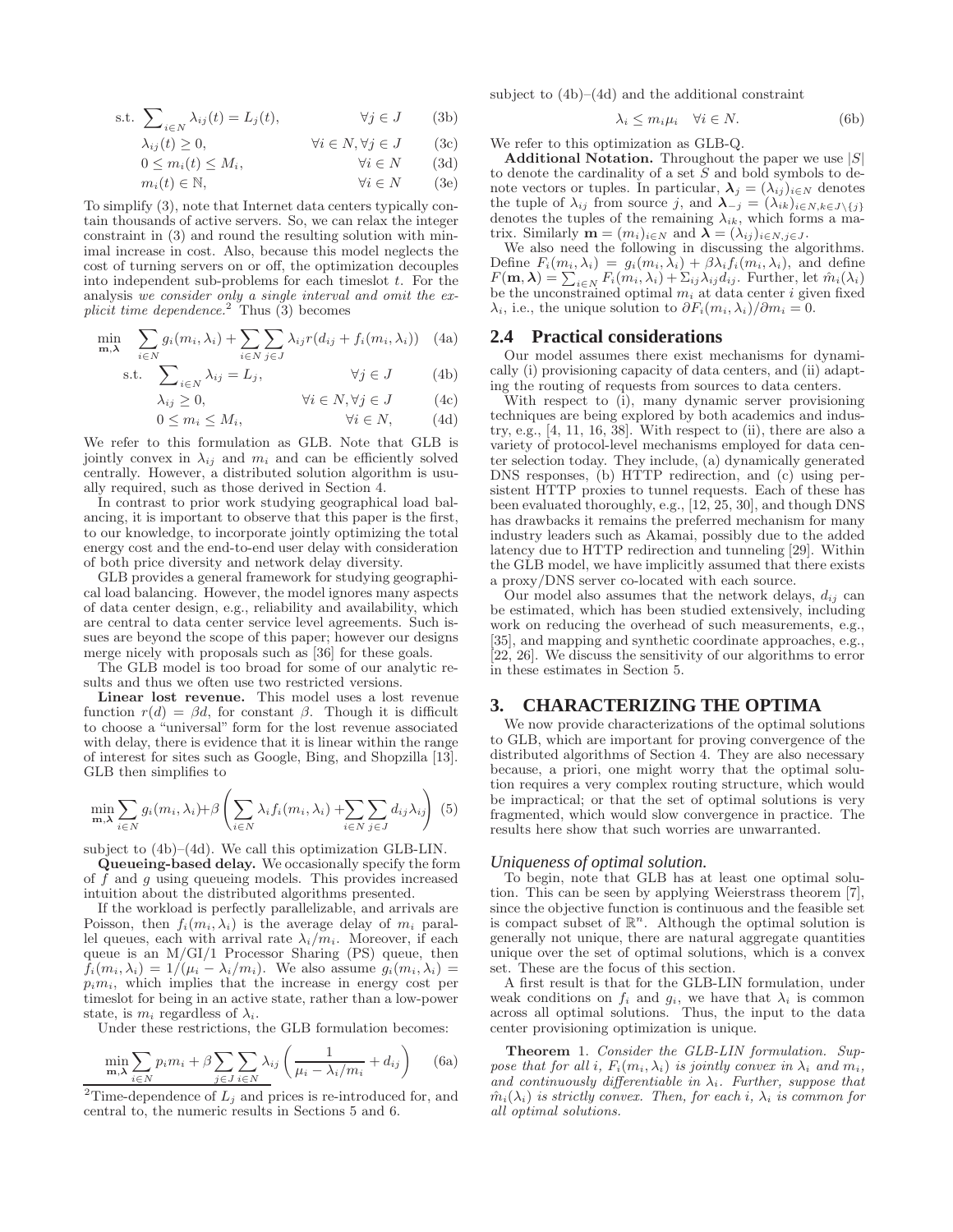The proof is in the Appendix. Theorem 1 implies that the server arrival rates at each data center, i.e.,  $\lambda_i/m_i$ , are common among all optimal solutions.

Though the conditions on  $F_i$  and  $\hat{m}_i$  are weak, they do not hold for GLB-Q. In that case,  $\hat{m}_i(\lambda_i)$  is linear, and thus not strictly convex. Although the  $\lambda_i$  are not common across all optimal solutions in this setting, the server arrival rates remain common across all optimal solutions.

Theorem 2. *For each data center* i*, the server arrival rates,*  $\lambda_i/m_i$ *, are common across all optimal solutions to GLB-Q.*

#### *Sparsity of routing.*

It would be impractical if the optimal solutions to GLB required that traffic from each source was divided up among (nearly) all of the data centers. In general, each  $\lambda_{ij}$  could be non-zero, yielding  $|N| \times |J|$  flows of traffic from sources to data centers, which would lead to significant scaling issues. Luckily, there is guaranteed to exist an optimal solution with extremely sparse routing. Specifically:

Theorem 3. *There exists an optimal solution to GLB with at most*  $(|N| + |J| - 1)$  *of the*  $\lambda_{ij}$  *strictly positive.* 

Though Theorem 3 does not guarantee that every optimal solution is sparse, the proof is constructive. Thus, it provides an approach which allows one to transform an optimal solution into a sparse optimal solution.

The following result further highlights the sparsity of the routing: any source will route to at most one data center that is not fully active, i.e., where there exists at least a server in power-saving mode.

**Theorem** 4. *Consider GLB-Q where power costs*  $p_i$  *are drawn from an arbitrary continuous distribution. If any source* j ∈ J *has its traffic split between multiple data centers* N ′ ⊆ N *in an optimal solution, then, with probability 1, at most one data center*  $i \in N'$  *has*  $m_i < M_i$ *.* 

# **4. ALGORITHMS**

We now focus on GLB-Q and present two distributed algorithms that solve it, and prove their convergence.

Since GLB-Q is convex, it can be efficiently solved centrally if all necessary information can be collected at a single point, as may be possible if all the proxies and data centers were owned by the same system. However there is a strong case for Internet-scale systems to outsource route selection [39]. To meet this need, the algorithms presented below are decentralized and allow each data center and proxy to optimize based on partial information.

These algorithms seek to fill a notable hole in the growing literature on algorithms for geographical load balancing. Specifically, they have provable optimality guarantees for a performance objective that includes both energy and delay, where route decisions are made using both energy price and network propagation delay information. The most closely related work [32] investigates the total electricity cost for data centers in a multi-electricity-market environment. It contains the queueing delay inside the data center (assumed to be an  $M/M/1$  queue) but neglects the end-to-end user delay. Conversely, [39] uses a simple, efficient algorithm to coordinate the "replica-selection" decisions, but assumes the capacity at each data center is fixed. Other related works, e.g., [32, 34, 28], either do not provide provable guarantees or ignore diverse network delays and/or prices.

### **Algorithm 1: Gauss-Seidel iteration**

Algorithm 1 is motivated by the observation that GLB-Q is separable in  $m_i$ , and, less obviously, also separable in  $\lambda_j := (\lambda_{ij}, i \in N)$ . This allows all data centers as a group and each proxy j to iteratively solve for optimal **m** and  $\lambda_j$ in a distributed manner, and communicate their intermediate results to each other. Though distributed, Algorithm 1 requires each proxy to solve an optimization problem.

To highlight the separation between data centers and proxies, we reformulate GLB-Q as:

$$
\min_{\lambda_j \in \Lambda_j} \min_{m_i \in \mathcal{M}_i} \sum_{i \in N} \left( p_i m_i + \frac{\beta \lambda_i}{\mu_i - \lambda_i / m_i} \right) + \beta \sum_{i,j} \lambda_{ij} d_{ij} \tag{7}
$$

$$
\mathcal{M}_i := [0, M_i] \quad \Lambda_j := \{ \lambda_j \mid \lambda_j \geq 0, \sum_{i \in N} \lambda_{ij} = L_j \} \quad (8)
$$

Since the objective and constraints  $\mathcal{M}_i$  and  $\Lambda_j$  are separable, this can be solved separately by data centers  $i$  and proxies  $j$ .

The iterations of the algorithm are indexed by  $\tau$ , and are assumed to be fast relative to the timeslots  $t$ . Each iteration  $\tau$  is divided into  $|J|+1$  phases. In phase 0, all data centers i concurrently calculate  $m_i(\tau + 1)$  based on their own arrival rates  $\lambda_i(\tau)$ , by minimizing (7) over their own variables  $m_i$ :

$$
\min_{m_i \in \mathcal{M}_i} \left( p_i m_i + \frac{\beta \lambda_i(\tau)}{\mu_i - \lambda_i(\tau)/m_i} \right) \tag{9}
$$

In phase j of iteration  $\tau$ , proxy j minimizes (7) over its own variable by setting  $\lambda_j(\tau+1)$  as the best response to  $m(\tau+1)$ and the most recent values of  $\lambda_{-j} := (\lambda_k, k \neq j)$ . This works because proxy j depends on  $\lambda_{-j}$  only through their aggregate arrival rates at the data centers:

$$
\lambda_i(\tau, j) := \sum_{l < j} \lambda_{il}(\tau + 1) + \sum_{l > j} \lambda_{il}(\tau) \tag{10}
$$

To compute  $\lambda_i(\tau, j)$ , proxy j need not obtain individual  $\lambda_{il}(\tau)$  or  $\lambda_{il}(\tau+1)$  from other proxies l. Instead, every data center *i* measures its local arrival rate  $\lambda_i(\tau, j) + \lambda_{ij}(\tau)$  in every phase j of the iteration  $\tau$  and sends this to proxy j at the beginning of phase j. Then proxy j obtains  $\lambda_i(\tau, j)$  by subtracting its own  $\lambda_{ij}(\tau)$  from the value received from data center i. When there are fewer data centers than proxies, this has less overhead than direct messaging.

In summary, the algorithm is as follows (noting that the minimization (9) has a closed form). Here,  $[x]^a := \min\{x, a\}.$ 

Algorithm 1. *Starting from a feasible initial allocation*  $\lambda(0)$  *and the associated*  $m(\lambda(0))$ *, let* 

$$
m_i(\tau + 1) := \left[ \left( 1 + \frac{1}{\sqrt{p_i/\beta}} \right) \cdot \frac{\lambda_i(\tau)}{\mu_i} \right]^{M_i}
$$
(11)

$$
\lambda_j(\tau+1) := \arg \min_{\lambda_j \in \Lambda_j} \sum_{i \in N} \frac{\lambda_i(\tau, j) + \lambda_{ij}}{\mu_i - (\lambda_i(\tau, j) + \lambda_{ij})/m_i(\tau + 1)} + \sum_{i \in N} \lambda_{ij} d_{ij}.
$$
\n(12)

Since GLB-Q generally has multiple optimal  $\lambda_j^*$ , Algorithm 1 is not guaranteed to converge to one optimal solution, i.e., for each proxy j, the allocation  $\lambda_{ij}(\tau)$  of job j to data centers i may oscillate among multiple optimal allocations. However, both the optimal cost and the optimal per-server arrival rates to data centers will converge.

**Theorem** 5. Let  $(m(\tau), \lambda(\tau))$  be a sequence generated by *Algorithm 1 when applied to GLB-Q. Then*

- *(i)* Every limit point of  $(m(\tau), \lambda(\tau))$  is optimal.
- *(ii)*  $F(\mathbf{m}(\tau), \lambda(\tau))$  *converges to the optimal value.*
- *(iii)* The per-server arrival rates  $(\lambda_i(\tau)/m_i(\tau), i \in N)$  to *data centers converge to their unique optimal values.*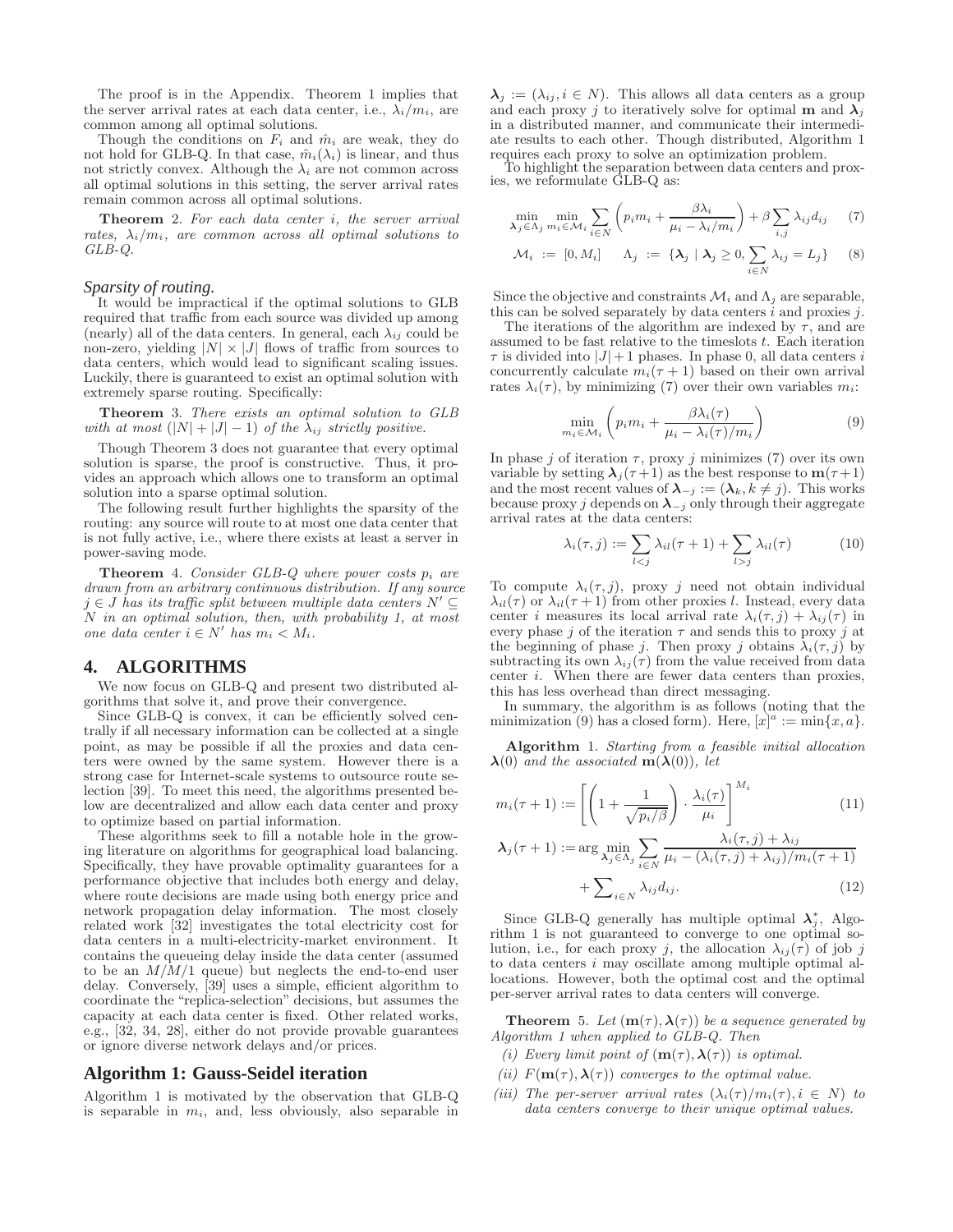The proof of Theorem 5 follows from the fact that Algorithm 1 is a modified Gauss-Seidel iteration. This is also the reason for the requirement that the proxies update sequentially. The details of the proof are in Appendix B.

Algorithm 1 assumes that there is a common clock to synchronize all actions. In practice, updates will likely be asynchronous, with data centers and proxies updating with different frequencies using possibly outdated information. The algorithm generalizes easily to this setting, though the convergence proof is more difficult.

The convergence rate of Algorithm 1 in a realistic scenario is illustrated numerically in Section 5.

### **Algorithm 2: Distributed gradient projection**

Algorithm 2 reduces the computational load on the proxies. In each iteration, instead of each proxy solving a constrained minimization (12) as in Algorithm 1, Algorithm 2 takes a single step in a descent direction. Also, while the proxies compute their  $\lambda_i(\tau+1)$  sequentially in |J| phases in Algorithm 1, they perform their updates all at once in Algorithm 2.

To achieve this, rewrite GLB-Q as

$$
\min_{\lambda_j \in \Lambda_j} \sum_{j \in J} F_j(\lambda) \tag{13}
$$

where  $F(\lambda)$  is the result of minimization of (7) over  $m_i \in \mathcal{M}_i$ given  $\lambda_i$ . As explained in the definition of Algorithm 1, this minimization is easy: if we denote the solution by  $(cf. (11))$ :

$$
m_i(\lambda_i) := \left[ \left( 1 + \frac{1}{\sqrt{p_i/\beta}} \right) \cdot \frac{\lambda_i}{\mu_i} \right]^{M_i} \tag{14}
$$

then

$$
F(\boldsymbol{\lambda}) := \sum_{i \in N} \left( p_i m_i(\lambda_i) + \frac{\beta \lambda_i}{\mu_i - \lambda_i/m_i(\lambda_i)} \right) + \beta \sum_{i,j} \lambda_{ij} d_{ij}.
$$

We now sketch the two key ideas behind Algorithm 2. The first is the standard gradient projection idea: move in the steepest descent direction

$$
-\nabla F_j(\boldsymbol{\lambda}) := -\left(\frac{\partial F(\boldsymbol{\lambda})}{\partial \lambda_{1j}}, \cdots, \frac{\partial F(\boldsymbol{\lambda})}{\partial \lambda_{|N|j}}\right)
$$

and then project the new point into the feasible set  $\prod_j \Lambda_j$ . The standard gradient projection algorithm will converge if  $\nabla F(\lambda)$  is Lipschitz over our feasible set  $\prod_j \Lambda_j$ . This condition, however, does not hold for our  $F$  because of the term  $\beta \lambda_i/(\mu_i - \lambda_i/m_i)$ . The second idea is to construct a compact and convex subset  $\Lambda$  of the feasible set  $\prod_j \Lambda_j$  with the following properties: (i) if the algorithm starts in  $\Lambda$ , it stays in Λ; (ii) Λ contains all optimal allocations; (iii)  $\nabla F(\lambda)$  is Lipschitz over  $\Lambda$ . The algorithm then projects into  $\Lambda$  in each iteration instead of  $\prod_j \Lambda_j$ . This guarantees convergence.

Specifically, fix a feasible initial allocation  $\lambda(0) \in \prod_j \Lambda_j$ and let  $\phi := F(\lambda(0))$  be the initial objective value. Define

$$
\Lambda := \Lambda(\phi) := \prod_j \Lambda_j \cap \left\{ \lambda \, \middle| \, \lambda_i \leq \frac{\phi M_i \mu_i}{\phi + \beta M_i}, \ \forall i \right\}. \tag{15}
$$

Even though the  $\Lambda$  defined in (15) indeed has the desired properties (see Appendix B), the projection into  $\Lambda$  requires coordination of all proxies and is thus impractical. In order for each proxy  $i$  to perform its update in a decentralized manner, we define proxy  $j$ 's own constraint subset:

$$
\hat{\Lambda}_j(\tau) := \Lambda_j \cap \left\{ \lambda_j \left| \lambda_i(\tau, -j) + \lambda_{ij} \leq \frac{\phi M_i \mu_i}{\phi + \beta M_i}, \forall i \right. \right\}
$$

where  $\lambda_i(\tau, -j) := \sum_{l \neq j} \lambda_{il}(\tau)$  is the arrival rate to data center *i*, excluding arrivals from proxy *j*. Even though  $\tilde{\Lambda}_j(\tau)$ involves  $\lambda_i(\tau, -j)$  for all i, proxy j can easily calculate these quantities from the measured arrival rates  $\lambda_i(\tau)$  it is told by data centers i, as done in Algorithm 1 (cf.  $(10)$ ) and the discussion thereafter), and does not need to communicate with other proxies. Hence, given  $\lambda_i(\tau, -j)$  from data centers i, each proxy can project into  $\hat{\Lambda}_j(\tau)$  to compute the next iterate  $\lambda_j(\tau+1)$  without the need to coordinate with other proxies.<sup>3</sup> Moreover, if  $\lambda(0) \in \Lambda$  then  $\lambda(\tau) \in \Lambda$  for all iterations  $\tau$ . In summary, Algorithm 2 is as follows.

Algorithm 2. *Starting from a feasible initial allocation*  $\lambda(0)$  *and the associated*  $m(\lambda(0))$ *, each proxy j computes, in each iteration* τ *:*

$$
\mathbf{z}_{j}(\tau+1) := \left[\boldsymbol{\lambda}_{j}(\tau) - \gamma_{j} \left(\nabla F_{j}(\boldsymbol{\lambda}(\tau))\right)\right]_{\hat{\Lambda}_{j}(\tau)} \tag{16}
$$

$$
\lambda_j(\tau+1) := \frac{|J|-1}{|J|} \lambda_j(\tau) + \frac{1}{|J|} \mathbf{z}_j(\tau+1)
$$
 (17)

.

*where*  $\gamma_j > 0$  *is a stepsize and*  $\nabla F_j(\lambda(\tau))$  *is given by* 

$$
\frac{\partial F(\boldsymbol{\lambda}(\tau))}{\partial \lambda_{ij}} = \beta \left( d_{ij} + \frac{\mu_i}{(\mu_i - \lambda_i(\tau)/m_i(\lambda_i(\tau)))^2} \right)
$$

Implicit in the description is the requirement that all data centers i compute  $m_i(\lambda_i(\tau))$  according to (14) in each iteration  $\tau$ . Each data center *i* measures the local arrival rate  $\lambda_i(\tau)$ , calculates  $m_i(\lambda_i(\tau))$ , and broadcasts these values to all proxies at the beginning of iteration  $\tau + 1$  for the proxies to compute their  $\lambda_j(\tau+1)$ .

Algorithm 2 has the same convergence property as Algorithm 1, provided the stepsize is small enough.

**Theorem** 6. Let  $(m(\tau), \lambda(\tau))$  be a sequence generated by *Algorithm 2 when applied to GLB-Q. If, for all j,*  $0 < \gamma_i$  $\min_{i \in N} \beta^2 \mu_i^2 M_i^4 / (|J|(\phi + \beta M_i)^3)$ , then

- *(i)* Every limit point of  $(m(\tau), \lambda(\tau))$  is optimal.
- *(ii)*  $F(\mathbf{m}(\tau), \lambda(\tau))$  *converges to the optimal value.*
- *(iii)* The per-server arrival rates  $(\lambda_i(\tau)/m_i(\tau), i \in N)$  to *data centers converge to their unique optimal values.*

Theorem 6 is proved in Appendix B. The key novelty of the proof is (i) handling the fact that the objective is not Lipshitz and (ii) allowing distributed computation of the projection. The bound on  $\gamma_i$  in Theorem 6 is more conservative than necessary for large systems. Hence, a larger stepsize can be choosen to accelerate convergence. The convergence rate is illustrated in a realistic setting in Section 5.

### **5. CASE STUDY**

The remainder of the paper evaluates the algorithms presented in the previous section under a realistic workload. This section considers the data center perspective (i.e., cost minimization) and Section 6 considers the social perspective (i.e., brown energy usage).

### **5.1 Experimental setup**

We aim to use realistic parameters in the experimental setup and provide conservative estimates of the cost savings resulting from optimal geographical load balancing. The setup models an Internet-scale system such as Google within the United States.

<sup>3</sup>The projection to the nearest point in  $\hat{\Lambda}_j(\tau)$  is defined by  $[\lambda]_{\hat{\Lambda}_j(\tau)} := \arg \min_{y \in \hat{\Lambda}_j(\tau)} ||y - \hat{\lambda}||_2.$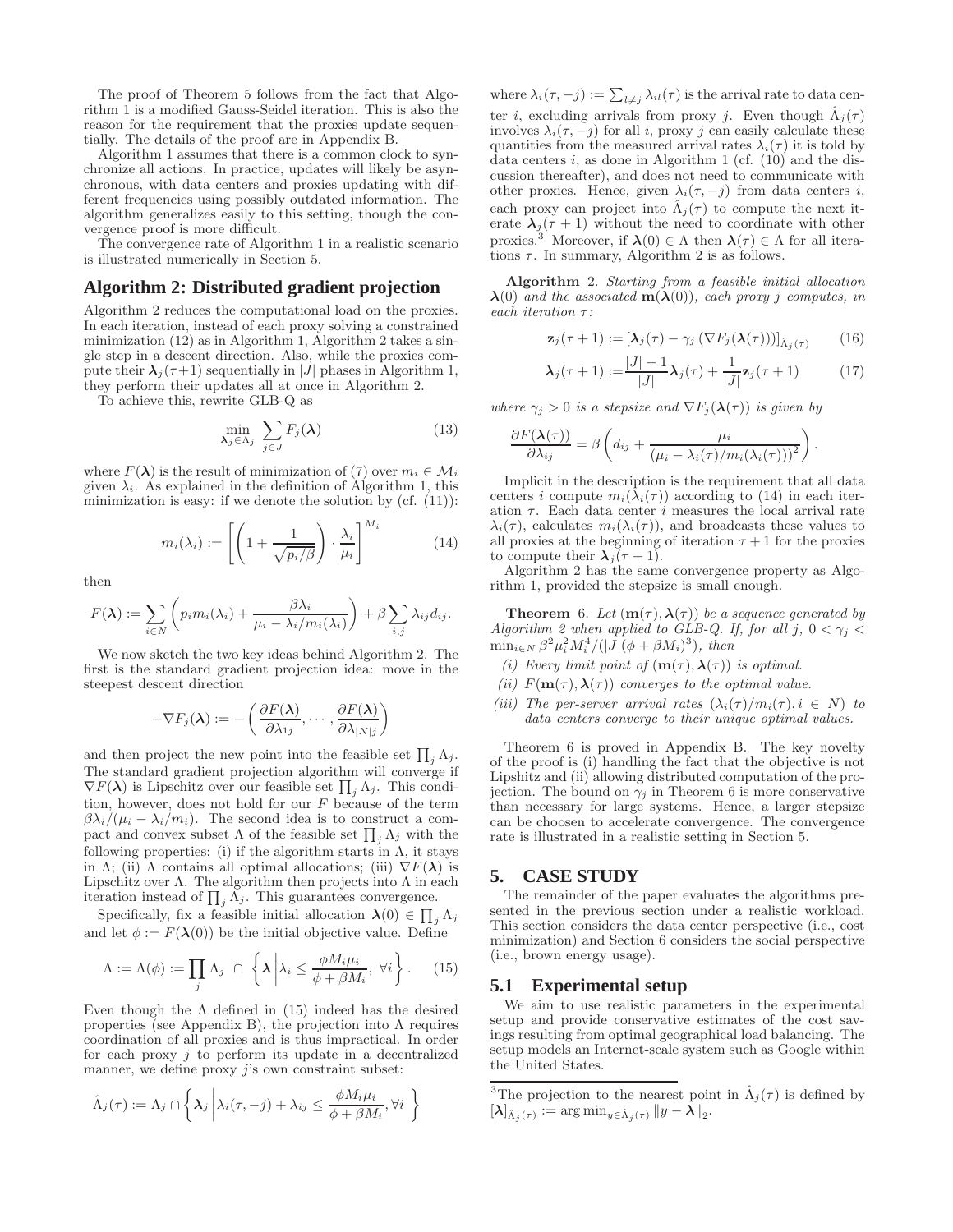

Figure 1: Hotmail trace used in numerical results.



Figure 2: Convergence of Algorithm 1 and 2.

### *Workload description.*

To build our workload, we start with a trace of traffic from Hotmail, a large Internet service running on tens of thousands of servers. The trace represents the I/O activity from 8 servers over a 48-hour period, starting at midnight (PDT) on August 4, 2008, averaged over 10 minute intervals. The trace has strong diurnal behavior and has a fairly small peak-to-mean ratio of 1.64. Results for this small peak-tomean ratio provide a lower bound on the cost savings under workloads with larger peak-to-mean ratios. As illustrated in Figure 1(a), the Hotmail trace contains significant nightly activity due to maintenance processes; however the data center is provisioned for the peak foreground traffic. This creates a dilemma about whether to include the maintenance activity or not. We have performed experiments with both, but report only the results with the spike removed (as illustrated in Figure 1(b)) because this leads to a more conservative estimate of the cost savings.

Building on this trace, we construct our workload by placing a source at the geographical center of each mainland US state, co-located with a proxy or DNS server (as described in Section 2.4). The trace is shifted according to the time-zone of each state, and scaled by the size of the population in the state that has an Internet connection [1].

#### *Data center description.*

To model an Internet-scale system, we have 14 data centers, one at the geographic center of each state known to have Google data centers [17]: California, Washington, Oregon, Illinois, Georgia, Virginia, Texas, Florida, North Carolina, and South Carolina.

We merge the data centers in each state and set  $M_i$  proportional to the number of data centers in that state, while keeping  $\Sigma_{i\in N}M_i\mu_i$  twice the total peak workload, max $\iota \Sigma_{j\in J}L_j(t)$ . The network delays,  $d_{ij}$ , between sources and data centers are taken to be proportional to the distances between the centers of the two states and comparable to queueing delays. This lower bound on the network delay ignores delay due to congestion or indirect routes.

### *Cost function parameters.*

To model the costs of the system, we use the GLB-Q formulation. We set  $\mu_i = 1$  for all i, so that the servers at each location are equivalent. We assume the energy consumption of an active server in one timeslot is normalized to 1. We set constant electricity prices using the industrial electricity price of each state in May 2010 [18]. Specifically, the price (cents per kWh) is 10.41 in California; 3.73 in Washington; 5.87 in Oregon, 7.48 in Illinois; 5.86 in Georgia; 6.67 in Virginia; 6.44 in Texas; 8.60 in Florida; 6.03 in North Carolina; and 5.49 in South Carolina. In this section, we set  $\beta = 1$ ; however Figure 3 illustrates the impact of varying  $\beta$ .

#### *Algorithm benchmarks.*

To provide benchmarks for the performance of the algorithms presented here, we consider three baselines, which are approximations of common approaches used in Internet-scale systems. They also allow implicit comparisons with prior work such as [32]. The approaches use different amounts of information to perform the cost minimization. Note that each approach must use queueing delay (or capacity information); otherwise the routing may lead to instability.

Baseline 1 uses network delays but ignores energy price when minimizing its costs. This demonstrates the impact of price-aware routing. It also shows the importance of dynamic capacity provisioning, since without using energy cost in the optimization, every data center will keep every server active.

Baseline 2 uses energy prices but ignores network delay. This illustrates the impact of location aware routing on the data center costs. Further, it allows us to understand the performance improvement of Algorithms 1 and 2 compared to those such as [32, 34] that neglect network delays in their formulations.

Baseline 3 uses neither network delay information nor energy price information when performing its cost minimization. Thus, the traffic is routed so as to balance the delays within the data centers. Though naive, designs such as this are still used by systems today; see [3].

### **5.2 Performance evaluation**

The evaluation of our algorithms and the cost savings due to optimal geographic load balancing will be organized around the following topics.

#### *Convergence.*

We start by considering the convergence of each of the distributed algorithms. Figure 2(a) illustrates the convergence of each of the algorithms in a static setting for  $t = 11$ am, where load and electricity prices are fixed and each phase in Algorithm 1 is considered as an iteration. It validates the convergence analysis for both algorithms. Note here Algorithm 2 used a step size  $\gamma = 10$ ; this is much larger than that used in the convergence analysis, which is quite conservative, and there is no sign of causing lack of convergence.

To demonstrate the convergence in a dynamic setting, Figure 2(b) shows Algorithm 1's response to the first day of the Hotmail trace, with loads averaged over one-hour intervals for brevity. One iteration (51 phases) is performed every 10 minutes. This figure shows that even the slower algorithm, Algorithm 1, converges fast enough to provide near-optimal cost. Hence, the remaining plots show only the optimal solution.

#### *Energy versus delay tradeoff.*

The optimization objective we have chosen to model the data center costs imposes a particular tradeoff between the delay and the energy costs,  $\beta$ . It is important to understand the impact of this factor. Figure 3 illustrates how the delay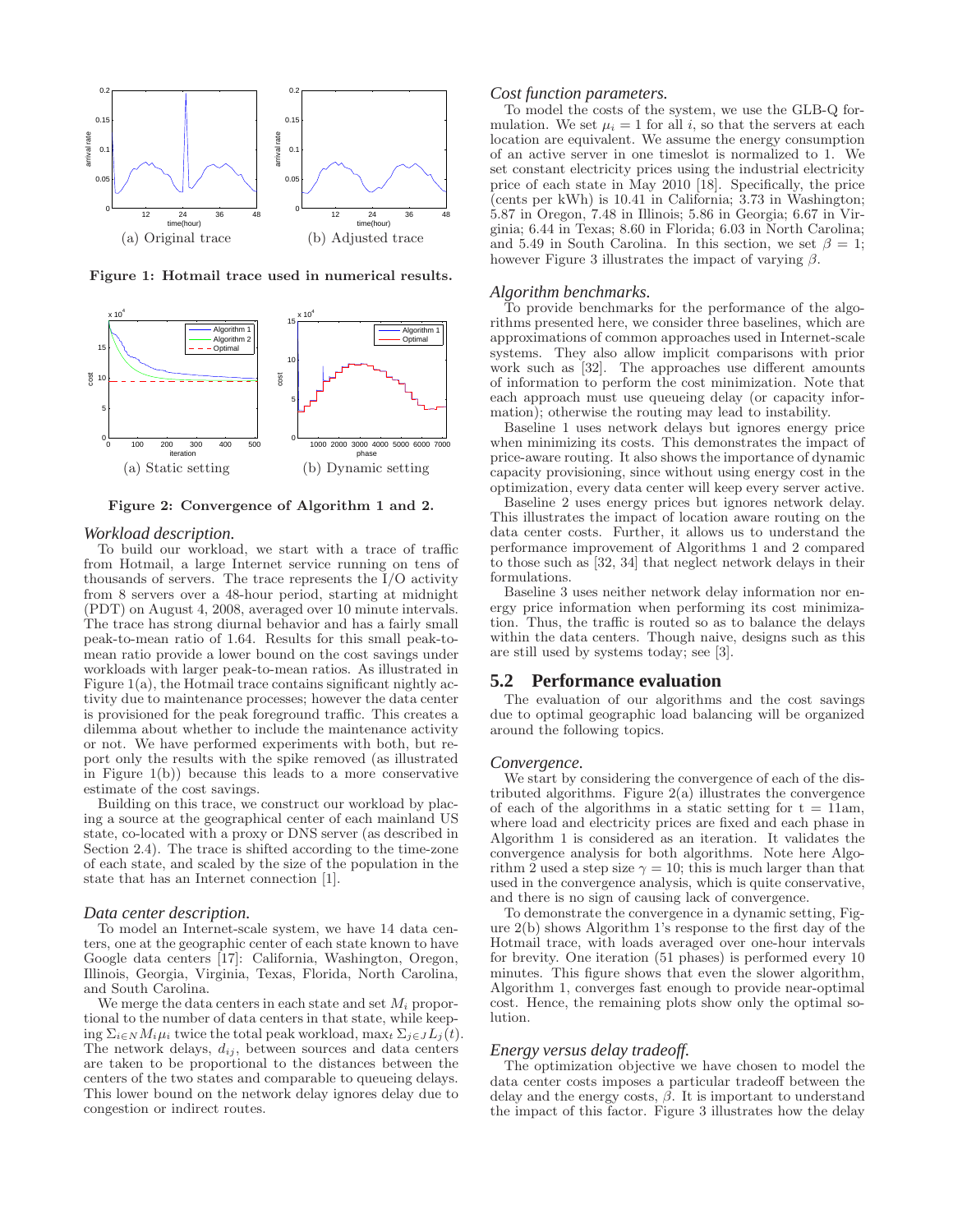

Figure 3: Pareto frontier of the GLB-Q formulation as a function of  $\beta$  for three different times (and thus arrival rates), PDT. Circles, x-marks, and triangles correspond to  $\beta = 2.5$ , 1, and 0.4, respectively.

and energy cost trade off under the optimal solution as  $\beta$ changes. Thus, the plot shows the Pareto frontier for the GLB-Q formulation. The figure highlights that there is a smooth convex frontier with a mild 'knee'.

### *Cost savings.*

To evaluate the cost savings of geographical load balancing, Figure 4 compares the optimal costs to those incurred under the three baseline strategies described in the experimental setup. The overall cost, shown in Figures 4(a) and 4(b), is significantly lower under the optimal solution than all of the baselines (nearly 40% during times of light traffic). Recall that Baseline 2 is the state of the art, studied in recent papers such as [32, 34].

To understand where the benefits are coming from, let us consider separately the two components of cost: delay and energy. Figures  $4(c)$  and  $4(d)$  show that the optimal algorithm performs well with respect to both delay and energy costs individually. In particular, Baseline 1 provides a lower bound on the achievable delay costs, and the optimal algorithm nearly matches this lower bound. Similarly, Baseline 2 provides a natural bar for comparing the achievable energy cost. At periods of light traffic the optimal algorithm provides nearly the same energy cost as this baseline, and (perhaps surprisingly) during periods of heavy-traffic the optimal algorithm provides significantly lower energy costs. The explanation for this is that, when network delay is considered by the optimal algorithm, if all the close data centers have all servers active, a proxy might still route to them; however when network delay is not considered, a proxy is more likely to route to a data center that is not yet running at full capacity, thereby adding to the energy cost.

#### *Sensitivity analysis.*

Given that the algorithms all rely on estimates of the  $L_j$ and  $d_{ij}$  it is important to perform a sensitivity analysis to understand the impact of errors in these parameters on the achieved cost. We have performed such a sensitivity analysis but omit the details for brevity. The results show that even when the algorithms have very poor estimates of  $d_{ij}$  and  $L_j$ there is little effect on cost. Baseline 2 can be thought of as applying the optimal algorithm to very poor estimates of  $d_{ij}$  (namely  $d_{ij} = 0$ ), and so the Figure 4(a) provides some illustration of the effect of estimation error.

# **6. SOCIAL IMPACT**

We now shift focus from the cost savings of the data center operator to the social impact of geographical load balancing. We focus on the impact of geographical load balancing on the usage of "brown" non-renewable energy by Internet-scale systems, and how this impact depends on pricing.

Intuitively, geographical load balancing allows the traffic

to "follow the renewables"; thus providing increased usage of green energy and decreased brown energy usage. However, such benefits are only possible if data centers forgo static energy contracts for dynamic energy pricing (either through demand-response programs or real-time markets). The experiments in this section show that if dynamic pricing is done optimally, then geographical load balancing can provide significant social benefits.

### **6.1 Experimental setup**

To explore the social impact of geographical load balancing, we use the setup described in Section 5. However, we add models for the availability of renewable energy, the pricing of renewable energy, and the social objective.

### *The availability of renewable energy.*

To model the availability of renewable energy we use standard models of wind and solar from [15, 20]. Though simple, these models capture the average trends for both wind and solar accurately. Since these models are smoother than actual intermittent renewable sources, especially wind, they conservatively estimate the benefit due to following renewables.

We consider two settings (i) high wind penetration, where 90% of renewable energy comes from wind and (ii) high solar penetration, where 90% of renewable energy comes from solar. The availability given by these models is shown in Figure 5(a). Setting (i) is motivated by studies such as [18]. Setting (ii) is motivated by the possibility of on-site or locally contracted solar, which is increasingly common.

Building on these availability models, for each location we let  $\alpha_i(t)$  denote the fraction of the energy that is from renewable sources at time t, and let  $\bar{\alpha} = (N|T)^{-1} \sum_{t=1}^{T} \sum_{i \in N} \alpha_i(t)$ <br>be the "penetration" of renewable energy. We take  $\bar{\alpha} = 0.30$ , which is on the progressive side of the renewable targets among US states [10].

Finally, when measuring the brown/green energy usage of a data center at time t, we use simply  $\sum_{i \in N} \alpha_i(t) m_i(t)$  as the green energy usage and  $\sum_{i \in N} (1 - \alpha_i(t)) m_i(t)$  as the brown energy usage. This models the fact that the grid cannot differentiate the source of the electricity provided.

#### *Demand response and dynamic pricing.*

Internet-scale systems have flexibility in energy usage that is not available to traditional energy consumers; thus they are well positioned to take advantage of demand-response and real-time markets to reduce both their energy costs and their brown energy consumption.

To provide a simple model of demand-response, we use time-varying prices  $p_i(t)$  in each time-slot that depend on the availability of renewable resources  $\alpha_i(t)$  in each location.

The way  $p_i(t)$  is chosen as a function of  $\alpha_i(t)$  will be of fundamental importance to the social impact of geographical load balancing. To highlight this, we consider a parameterized "differentiated pricing" model that uses a price  $p_b$  for brown energy and a price  $p<sub>g</sub>$  for green energy. Specifically,

$$
p_i(t) = p_b(1 - \alpha_i(t)) + p_g \alpha_i(t).
$$

Note that  $p_g = p_b$  corresponds to static pricing, and we show in the next section that  $p_q = 0$  corresponds to socially optimal pricing. Our experiments vary  $p_g \in [0, p_b]$ .

#### *The social objective.*

To model the social impact of geographical load balancing we need to formulate a social objective. Like the GLB formulation, this must include a tradeoff between the energy usage and the delay users of the system experience, because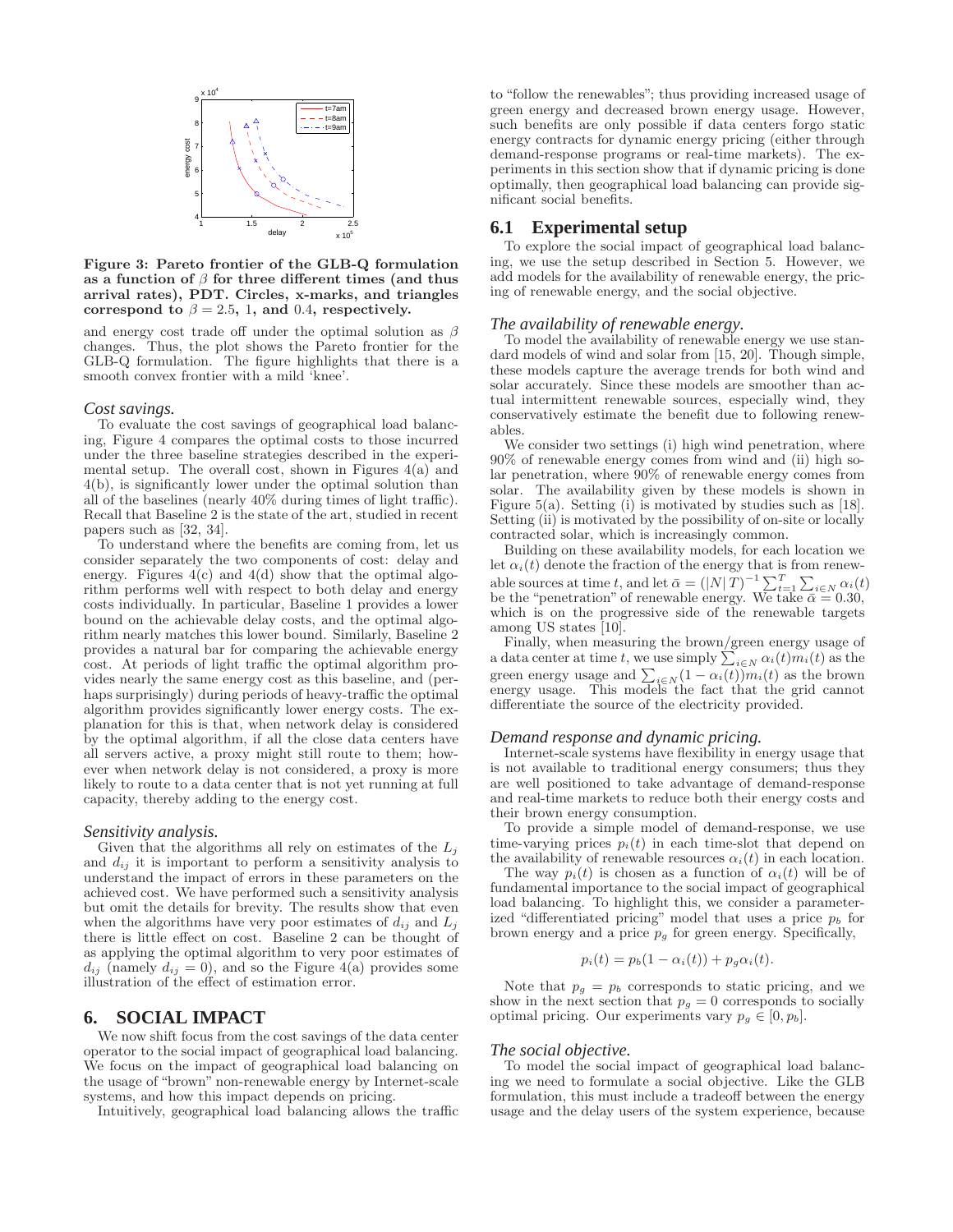

Figure 4: Impact of information used on the cost incurred by geographical load balancing.



Figure 5: Geographical load balancing "following the renewables" under optimal pricing. (a) Availability of wind and solar. (b)–(d) Capacity provisioning of east coast and west coast data centers when there are renewables, high solar penetration, and high wind penetration, respectively.

purely minimizing brown energy use requires all  $m_i = 0$ . The key difference between the GLB formulation and the social formulation is that the *cost* of energy is no longer relevant. Instead, the environmental impact is important, and thus the brown energy usage should be minimized. This leads to the following simple model for the social objective:

$$
\min_{\mathbf{m}(t),\mathbf{\lambda}(t)} \sum_{t=1}^{T} \sum_{i \in N} \left( (1 - \alpha_i(t)) \frac{\mathcal{E}_i(t)}{p_i(t)} + \tilde{\beta} \mathcal{D}_i(t) \right) \tag{18}
$$

where  $\mathcal{D}_i(t)$  is the delay cost defined in (2),  $\mathcal{E}_i(t)$  is the energy cost defined in (1), and  $\tilde{\beta}$  is the relative valuation of delay versus energy. Further, we have imposed that the energy cost follows from the pricing of  $p_i(t)$  cents/kWh in timeslot t. Note that, though simple, our choice of  $\mathcal{D}_i(t)$  to model the disutility of delay to users is reasonable because lost revenue captures the lack of use as a function of increased delay.

An immediate observation about the above social objective is that to align the data center and social goals, one needs to set  $p_i(t) = (1 - \alpha_i(t))/\tilde{\beta}$ , which corresponds to choosing  $p_b = 1/\tilde{\beta}$  and  $p_g = 0$  in the differentiated pricing model above. We refer to this as the "optimal" pricing model.

### **6.2 The importance of dynamic pricing**

To begin our experiments, we illustrate that optimal pricing can lead geographical load balancing to "follow the renewables." Figure 5 shows this in the case of high solar penetration and high wind penetration for  $\tilde{\beta} = 0.1$ . By comparing Figures  $\bar{5}$ (b) and  $\bar{5}$ (c) to Figure  $5$ (d), which uses static pricing, the change in capacity provisioning, and thus energy usage, is evident. For example, Figure 5(b) shows a clear shift of service capacity from the east coast to the west coast as solar energy becomes highly available and then



Figure 6: Reduction in social cost from dynamic pricing compared to static pricing as a function of the weight for brown energy usage,  $1/\tilde{\beta}$ , under (a) high solar penetration and (b) high wind penetration.

back when solar energy is less available. Similarly, Figure 5(c) shows a shift, though much smaller, of service capacity toward the evenings, when wind is more available. Though not explicit in the figures, this "follow the renewables" routing has the benefit of significantly reducing the brown energy usage since energy use is more correlated with the availability of renewables. Thus, geographical load balancing provides the opportunity to aid the incorporation of renewables into the grid.

Figure 5 assumed the optimal dynamic pricing, but currently data centers negotiate fixed price contracts. Although there are many reasons why grid operators will encourage data center operators to transfer to dynamic pricing over the coming years, this is likely to be a slow process. Thus, it is important to consider the impact of partial adoption of dynamic pricing in addition to full, optimal dynamic pricing.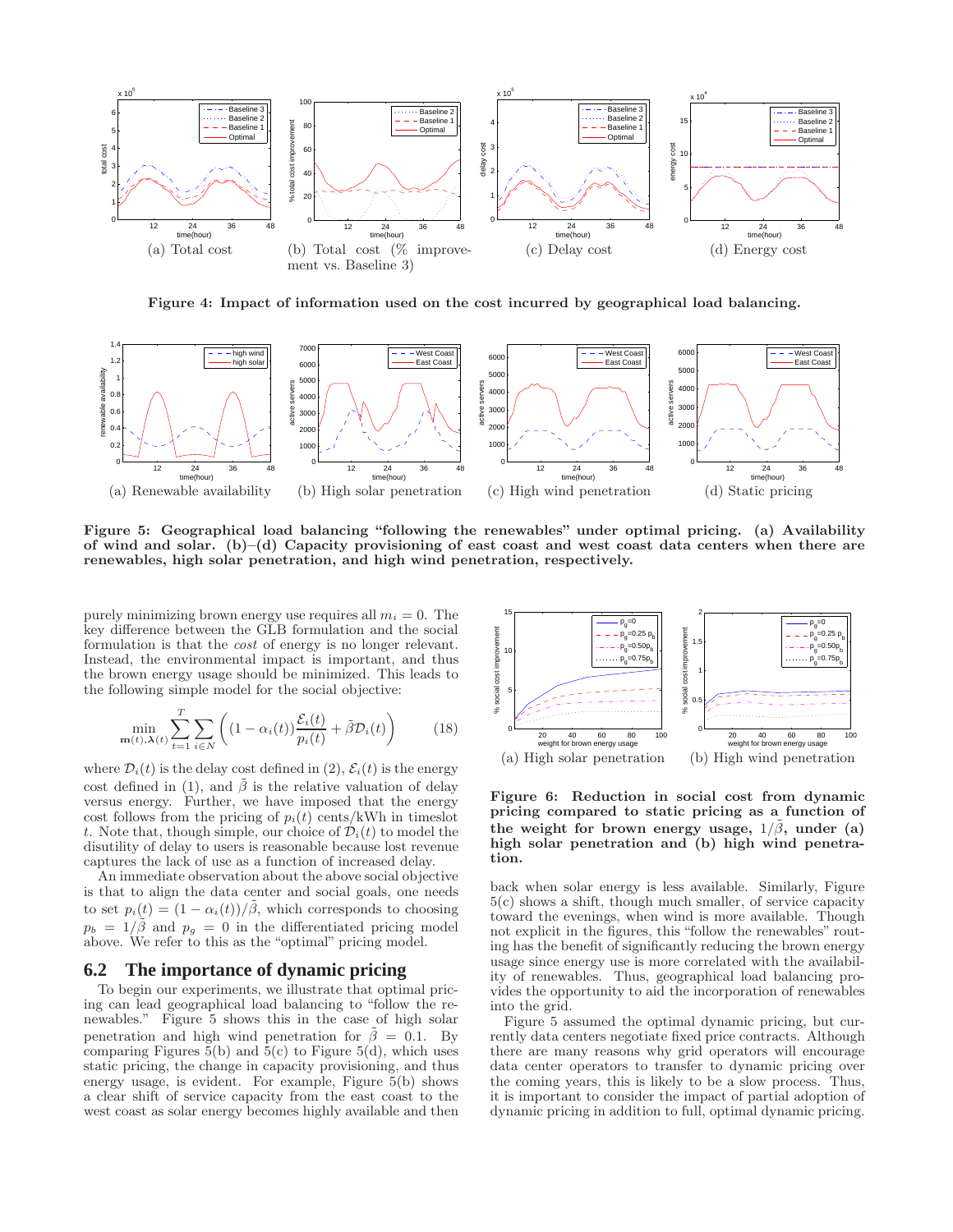Figure 6 focuses on this issue. To model the partial adoption of dynamic pricing, we can consider  $p_g \in [0, p_b]$ . Figure 6(a) shows that the benefits provided by dynamic pricing are moderate but significant, even at partial adoption (high  $p_q$ ), when there is high solar penetration. Figure 6(b) suggests that there would be much less benefit if renewable sources were dominated by wind with only diurnal variation, because the availability of solar energy is much more correlated with the traffic peaks. Specifically, the three hour gap in time zones means that solar on the west coast can still help with the high traffic period of the east coast, but the peak average wind energy is at night. However, wind is vastly more bursty than this model predicts, and a system which responds to these bursts will still benefit significantly.

Another interesting observation about the Figure 6 is that the curves increase faster in the range when  $\tilde{\beta}$  is large, which highlights that the social benefit of geographical load balancing becomes significant even when there is only moderate importance placed on energy. When  $p<sub>g</sub>$  is higher than  $p<sub>b</sub>$ , which is common currently, the cost increases, but we omit the results due to space constraints.

# **7. CONCLUDING REMARKS**

This paper has focused on understanding algorithms for and social impacts of geographical load balancing in Internetscaled systems. We have provided two distributed algorithms that provably compute the optimal routing and provisioning decisions for Internet-scale systems and we have evaluated these algorithms using trace-based numerical simulations. Further, we have studied the feasibility and benefits of providing demand response for the grid via geographical load balancing. Our experiments highlight that geographical load balancing can provide an effective tool for demand-response: when pricing is done carefully electricity providers can motivate Internet-scale systems to "follow the renewables" and route to areas where green energy is available. This both eases the incorporation of renewables into the grid and reduces brown energy consumption of Internet-scale systems.

There are a number of interesting directions for future work that are motivated by the studies in this paper. With respect to the design of distributed algorithms, one aspect that our model has ignored is the switching cost (in terms of delay and wear-and-tear) associated with switching servers into and out of power-saving modes. Our model also ignores issues related to reliability and availability, which are quite important in practice. With respect to the social impact of geographical load balancing, our results highlight the opportunity provided by geographical load balancing for demand response; however there are many issues left to be considered. For example, which demand response market should Internet-scale systems participate in to minimize costs? How can policy decisions such as cap-and-trade be used to provide the proper incentives for Internet-scale systems, such as [23]? Can Internet-scale systems use energy storage at data centers in order to magnify cost reductions when participating in demand response markets? Answering these questions will pave the way for greener geographic load balancing.

### **8. ACKNOWLEDGMENTS**

This work was supported by NSF grants CCF 0830511, CNS 0911041, and CNS 0846025, DoE grant DE-EE0002890, ARO MURI grant W911NF-08-1-0233, Microsoft Research, Bell Labs, the Lee Center for Advanced Networking, and ARC grant FT0991594.

### **9. REFERENCES**

[1] US Census Bureau, http://www.census.gov.

- [2] Server and data center energy efficiency, Final Report to Congress, U.S. Environmental Protection Agency, 2007.
- V. K. Adhikari, S. Jain, and Z.-L. Zhang. YouTube traffic dynamics and its interplay with a tier-1 ISP: An ISP perspective. In *ACM IMC*, pages 431–443, 2010.
- [4] S. Albers. Energy-efficient algorithms. *Comm. of the ACM*, 53(5):86–96, 2010.
- [5] L. L. H. Andrew, M. Lin, and A. Wierman. Optimality, fairness and robustness in speed scaling designs. In *Proc. ACM Sigmetrics*, 2010.
- [6] A. Beloglazov, R. Buyya, Y. C. Lee, and A. Zomaya. A taxonomy and survey of energy-efficient data centers and cloud computing systems, Technical Report, 2010.
- [7] D. P. Bertsekas. *Nonlinear Programming*. Athena Scientific, 1999.
- [8] D. P. Bertsekas and J. N. Tsitsiklis. *Parallel and Distributed Computation: Numerical Methods*. Athena Scientific, 1989.
- [9] S. Boyd and L. Vandenberghe. *Convex Optimization*. Cambridge University Press, 2004.
- [10] S. Carley. State renewable energy electricity policies: An empirical evaluation of effectiveness. *Energy Policy*, 37(8):3071–3081, Aug 2009.
- [11] Y. Chen, A. Das, W. Qin, A. Sivasubramaniam, Q. Wang, and N. Gautam. Managing server energy and operational costs in hosting centers. In *Proc. ACM Sigmetrics*, 2005.
- [12] M. Conti and C. Nazionale. Load distribution among replicated web servers: A QoS-based approach. In *Proc. ACM Worksh. Internet Server Performance*, 1999.
- [13] A. Croll and S. Power. How web speed affects online business KPIs. http://www.watchingwebsites.com, 2009.
- [14] X. Fan, W.-D. Weber, and L. A. Barroso. Power provisioning for a warehouse-sized computer. In *Proc. Int. Symp. Comp. Arch.*, 2007.
- [15] M. Fripp and R. H. Wiser. Effects of temporal wind patterns on the value of wind-generated electricity in california and the northwest. *IEEE Trans. Power Systems*, 23(2):477–485, May 2008.
- [16] A. Gandhi, M. Harchol-Balter, R. Das, and C. Lefurgy. Optimal power allocation in server farms. In *Proc. ACM Sigmetrics*, 2009.
- [17] http://www.datacenterknowledge.com, 2008.
- [18] http://www.eia.doe.gov.
- [19] S. Irani and K. R. Pruhs. Algorithmic problems in power management. *SIGACT News*, 36(2):63–76, 2005.
- [20] T. A. Kattakayam, S. Khan, and K. Srinivasan. Diurnal and environmental characterization of solar photovoltaic panels using a PC-AT add on plug in card. *Solar Energy Materials and Solar Cells*, 44(1):25–36, Oct 1996.
- [21] S. Kaxiras and M. Martonosi. *Computer Architecture Techniques for Power-Efficiency*. Morgan & Claypool, 2008.
- [22] R. Krishnan, H. V. Madhyastha, S. Srinivasan, S. Jain, A. Krishnamurthy, T. Anderson, and J. Gao. Moving beyond end-to-end path information to optimize CDN performance. In *Proc. ACM Sigcomm*, 2009.
- [23] K. Le, R. Bianchini, T. D. Nguyen, O. Bilgir, and M. Martonosi. Capping the brown energy consumption of internet services at low cost. In *Proc. IGCC*, 2010.
- [24] M. Lin, A. Wierman, L. L. H. Andrew, and E. Thereska. Dynamic right-sizing for power-proportional data centers. In *Proc. IEEE INFOCOM*, 2011.
- [25] Z. M. Mao, C. D. Cranor, F. Bouglis, M. Rabinovich, O. Spatscheck, and J. Wang. A precise and efficient evaluation of the proximity between web clients and their local DNS servers. In *USENIX*, pages 229–242, 2002.
- [26] E. Ng and H. Zhang. Predicting internet network distance with coordinates-based approaches. In *Proc. IEEE INFOCOM*, 2002.
- [27] S. Ong, P. Denholm, and E. Doris. The impacts of commercial electric utility rate structure elements on the economics of photovoltaic systems. Technical Report NREL/TP-6A2-46782, National Renewable Energy Laboratory, 2010.
- [28] E. Pakbaznia and M. Pedram. Minimizing data center cooling and server power costs. In *Proc. ISLPED*, 2009.
- [29] J. Pang, A. Akella, A. Shaikh, B. Krishnamurthy, and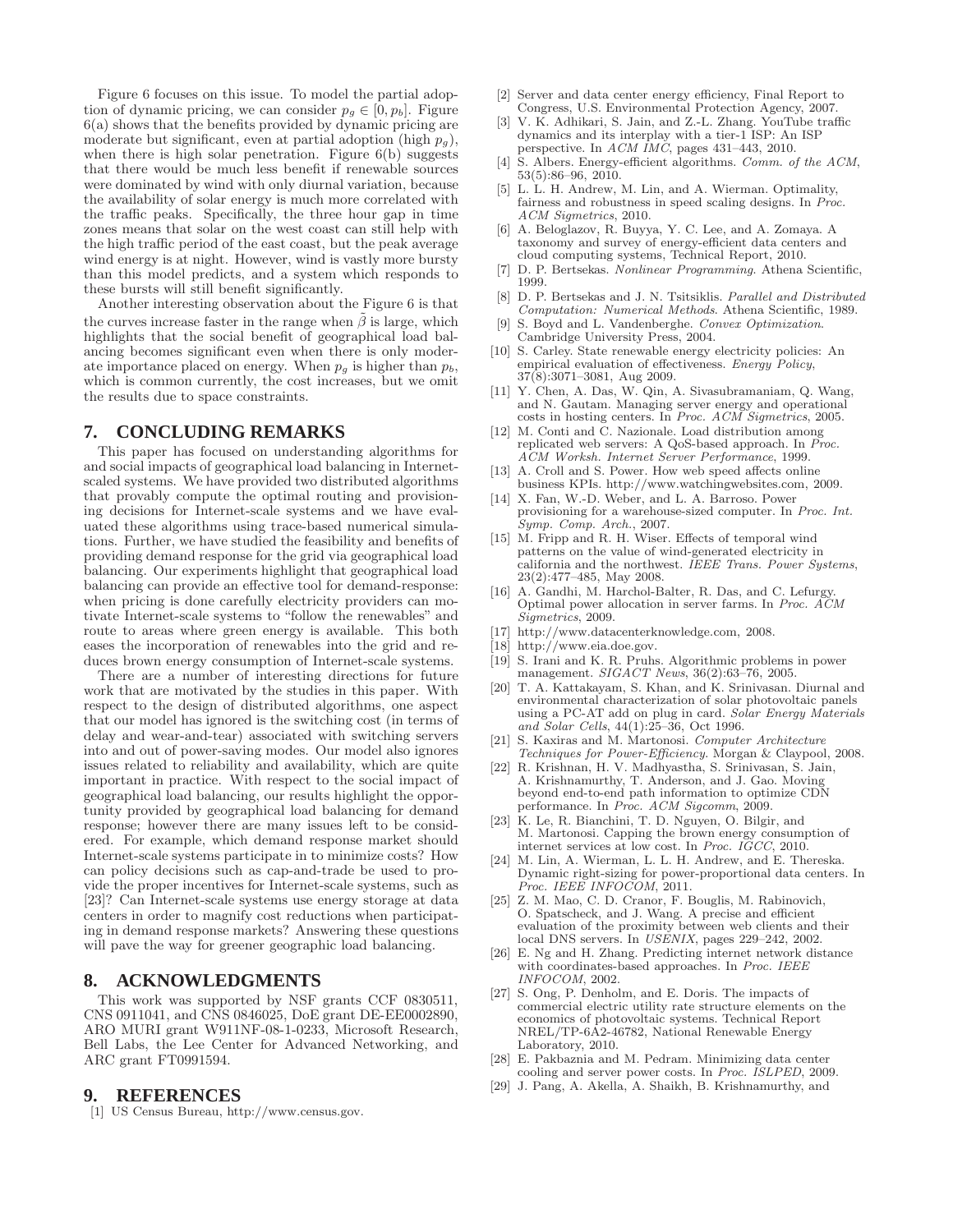S. Seshan. On the responsiveness of DNS-based network control. In *Proc. IMC*, 2004.

- [30] M. Pathan, C. Vecchiola, and R. Buyya. Load and proximity aware request-redirection for dynamic load distribution in peering CDNs. In *Proc. OTM*, 2008.
- [31] A. Qureshi, R. Weber, H. Balakrishnan, J. Guttag, and B. Maggs. Cutting the electric bill for internet-scale systems. In *Proc. ACM Sigcomm*, Aug. 2009.
- [32] L. Rao, X. Liu, L. Xie, and W. Liu. Minimizing electricity cost: Optimization of distributed internet data centers in a multi-electricity-market environment. In *INFOCOM*, 2010.
- [33] R. T. Rockafellar. *Convex Analysis*. Princeton University Press, 1970.
- [34] R. Stanojevic and R. Shorten. Distributed dynamic speed scaling. In *Proc. IEEE INFOCOM*, 2010.
- [35] W. Theilmann and K. Rothermel. Dynamic distance maps of the internet. In *Proc. IEEE INFOCOM*, 2001.
- [36] E. Thereska, A. Donnelly, and D. Narayanan. Sierra: a power-proportional, distributed storage system. Technical Report MSR-TR-2009-153, Microsoft Research, 2009.
- [37] O. S. Unsal and I. Koren. System-level power-aware deisgn techniques in real-time systems. *Proc. IEEE*, 91(7):1055–1069, 2003.
- [38] R. Urgaonkar, U. C. Kozat, K. Igarashi, and M. J. Neely. Dynamic resource allocation and power management in virtualized data centers. In *IEEE NOMS*, Apr. 2010.
- [39] P. Wendell, J. W. Jiang, M. J. Freedman, and J. Rexford. Donar: decentralized server selection for cloud services. In *Proc. ACM Sigcomm*, pages 231–242, 2010.
- [40] A. Wierman, L. L. H. Andrew, and A. Tang. Power-aware speed scaling in processor sharing systems. In *Proc. IEEE INFOCOM*, 2009.

# **APPENDIX**

### **A. PROOFS FOR SECTION 3**

We now prove the results from Section 3, beginning with the illuminating Karush-Kuhn-Tucker (KKT) conditions.

## **A.1 Optimality conditions**

As GLB-Q is convex and satisfies Slater's condition, the KKT conditions are necessary and sufficient for optimality [9]; for the other models they are merely necessary.

**GLB-Q:** Let  $\underline{\omega}_i \geq 0$  and  $\overline{\omega}_i \geq 0$  be Lagrange multipliers corresponding to (4d), and  $\delta_{ij} \geq 0$ ,  $\nu_j$  and  $\sigma_i$  be those for (4c), (4b) and (6b). The Lagrangian is then

$$
\mathcal{L} = \sum_{i \in N} m_i p_i + \beta \sum_{j \in J} \sum_{i \in N} \left( \frac{\lambda_{ij}}{\mu_i - \lambda_i / m_i} + \lambda_{ij} d_{ij} \right)
$$

$$
- \sum_{i \in N} \sum_{j \in J} \delta_{ij} \lambda_{ij} + \sum_{j \in J} \nu_j \left( L_j - \sum_{i \in N} \lambda_{ij} \right)
$$

$$
+ \sum_{i \in N} \left( \bar{\omega}_i (m_i - M_i) - \underline{\omega}_i m_i \right) + \sum_{i \in N} \sigma_i \left( m_i \mu_i - \lambda_i \right)
$$

The KKT conditions of stationarity, primal and dual feasibility and complementary slackness are:

$$
\beta \left( \frac{\mu_i}{(\mu_i - \lambda_i/m_i)^2} + d_{ij} \right) - \nu_j - \delta_{ij} - \sigma_i = 0 \tag{19}
$$

$$
\delta_{ij}\lambda_{ij}=0; \qquad \delta_{ij}\geq 0, \qquad \lambda_{ij}\geq 0 \tag{20}
$$

$$
\sigma_i (m_i \mu_i - \lambda_i) = 0; \quad \sigma_i \ge 0, \quad m_i \mu_i - \lambda_i \ge 0 \tag{21}
$$

$$
\sum_{i \in N} \lambda_{ij} = L_j \tag{22}
$$

$$
p_i - \beta \left(\frac{\lambda_i/m_i}{\mu_i - \lambda_i/m_i}\right)^2 + \bar{\omega}_i - \underline{\omega}_i + \sigma_i \mu_i = 0 \tag{23}
$$

$$
\bar{\omega}_i(m_i - M_i) = 0; \qquad \bar{\omega}_i \ge 0, \qquad m_i \le M_i \tag{24}
$$

$$
\underline{\omega}_i m_i = 0; \qquad \underline{\omega}_i \ge 0, \qquad m_i \ge 0. \tag{25}
$$

The conditions  $(19)$ – $(22)$  determine the sources' choice of  $\lambda_{ij}$ , and we claim they imply that source j will only send data to those data centers  $i$  which have minimum marginal cost  $d_{ij} + (1 + \sqrt{p_i^* / \beta})^2 / \mu_i$ , where  $p_i^* = p_i - \underline{\omega}_i + \overline{\omega}_i$ . To see this, let  $\bar{\lambda}_i = \lambda_i/m_i$ . By (23), the marginal queueing delay of data centre *i* with respect to load  $\lambda_{ij}$  is  $\mu_i/(\mu_i - \bar{\lambda}_i)^2$  $(1+\sqrt{p_i^*/\beta})^2/\mu_i$ . Thus, from (19), at the optimal point,

$$
d_{ij} + \frac{(1 + \sqrt{p_i^*/\beta})^2}{\mu_i} = d_{ij} + \frac{\mu_i}{(\mu_i - \bar{\lambda}_i)^2} = \frac{\nu_j + \delta_j}{\beta} \ge \frac{\nu_j}{\beta} \tag{26}
$$

with equality if  $\lambda_{ij} > 0$  by (20), establishing the claim.

Note that the solution to  $(19)$ – $(22)$  for source j depends on  $\lambda_{ik}$ ,  $k \neq j$ , only through  $m_i$ . Given  $\lambda_i$ , data center i finds  $m_i$  as the projection onto [0,  $M_i$ ] of the solution  $\hat{m}_i =$  $\lambda_i(1+\sqrt{p_i/\beta})/(\mu_i\sqrt{p_i/\beta})$  of (23) with  $\bar{\omega}_i=\underline{\omega}_i=0$ .

**GLB-LIN** again decouples into data centers finding  $m_i$ given  $\lambda_i$ , and sources finding  $\lambda_{ij}$  given the  $m_i$ . Feasibility and complementary slackness conditions (20), (22), (24) and (25) are as for GLB-Q; the stationarity conditions are:

$$
\frac{\partial g_i(m_i, \lambda_i)}{\partial \lambda_i} + \beta \left( \frac{\partial (\lambda_i f_i(m_i, \lambda_i))}{\partial \lambda_i} + d_{ij} \right) - \nu_j - \delta_{ij} = 0 \tag{27}
$$

$$
\frac{\partial g_i(m_i, \lambda_i)}{\partial m_i} + \beta \lambda_i \frac{\partial f_i(m_i, \lambda_i)}{\partial m_i} + \bar{\omega}_i - \underline{\omega}_i = 0. \tag{28}
$$

Note the feasibility constraint (6b) of GLB-Q is no longer required to ensure stability. In GLB-LIN, it is instead assumed that f is infinite when the load exceeds capacity.

The objective function is strictly convex in data center i's decision variable  $m_i$ , and so there is a unique solution  $\hat{m}_i(\lambda_i)$ to (28) for  $\bar{\omega}_i = \underline{\omega}_i = 0$ , and the optimal  $m_i$  given  $\lambda_i$  is the projection of this onto the interval  $[0, M_i]$ .

GLB in its general form has the same KKT conditions as GLB-LIN, with the stationary conditions replaced by

$$
\frac{\partial g_i}{\partial \lambda_i} + r(f_i + d_{ij}) + \sum_{k \in J} \lambda_{ik} r'(f_i + d_{ik}) \frac{\partial f_i}{\partial \lambda_i} -\nu_j - \delta_{ij} = 0 \qquad (29)
$$

$$
\frac{\partial g_i}{\partial m_i} + \sum_{j \in J} \lambda_{ij} r'(f_i + d_{ij}) \frac{\partial f_i}{\partial m_i} + \bar{\omega}_i - \underline{\omega}_i = 0 \tag{30}
$$

where  $r'$  denotes the derivative of  $r(\cdot)$ .

GLB again decouples, since it is convex because  $r(\cdot)$  is convex and increasing. However, now data center i's problem depends on all  $\lambda_{ij}$ , rather than simply  $\lambda_i$ .

# **A.2 Characterizing the optima**

Lemma 7 will help prove the results of Section 3.

Lemma 7. *Consider the GLB-LIN formulation. Suppose that for all i,*  $F_i(m_i, \lambda_i)$  *is jointly convex in*  $\lambda_i$  *and*  $m_i$ *, and differentiable in*  $\lambda_i$  *where it is finite. If, for some i, the dual variable*  $\bar{\omega}_i > 0$  *for an optimal solution, then*  $m_i = M_i$  *for all optimal solutions. Conversely, if* m<sup>i</sup> < M<sup>i</sup> *for an optimal solution, then*  $\bar{\omega}_i = 0$  *for all optimal solutions.* 

PROOF. Consider an optimal solution S with  $i \in N$  such that  $\bar{\omega}_i > 0$  and hence  $m_i = M_i$ . Let S' be some other optimal solution.

Since the cost function is jointly convex in  $\lambda_{ij}$  and  $m_i$ , any convex combination of  $S$  and  $S'$  must also be optimal. Let  $m_i(s)$  denote the  $m_i$  value of a given solution s. Since  $m_i(S) = M_i$ , we have  $\lambda_i > 0$  and so the optimality of S implies  $f_i$  is finite at S and hence differentiable. By (28) and the continuity of the partial derivative [33, Corollary 25.51], there is a neighborhood  $N$  of S within which all optimal solutions have  $\bar{\omega}_i > 0$ , and hence  $m_i(s) = M_i$  for all  $s \in \mathcal{N}$ .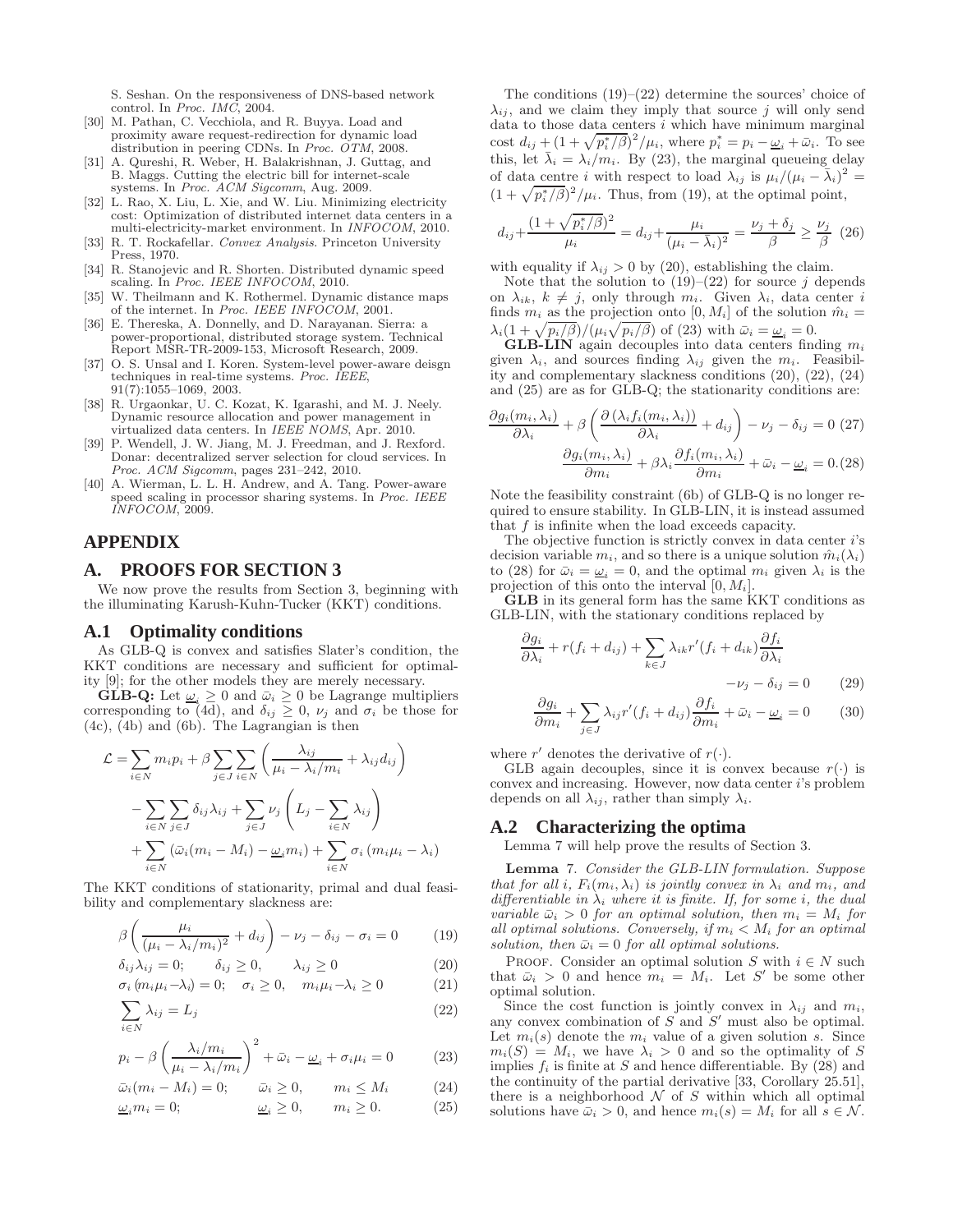Since  $S + \epsilon (S' - S) \in \mathcal{N}$  for sufficiently small  $\epsilon$ , the linearity of  $m_i(s)$  implies  $M_i = m_i(S + \epsilon(S' - S)) = m_i(S) + \epsilon(m_i(S')$  $m_i(S)$ ). Thus  $m_i(S') = m_i(S) = M'_i$ .

PROOF OF THEOREM 1. Consider first the case where there exists an optimal solution with  $m_i \, < \, M_i$ . By Lemma 7,  $\bar{\omega}_i = 0$  for all optimal solutions. Recall that  $\hat{m}_i(\lambda_i)$ , which defines the optimal  $m_i$ , is strictly convex. Thus, if different optimal solutions have different values of  $\lambda_i$ , then a convex combination of the two yielding  $(m'_i, \lambda'_i)$  would have  $\hat{m}_i(\lambda'_i) < m'_i$ , which contradicts the optimality of  $m'_i$ .

Next consider the case where all optimal solutions have  $m_i = M_i$ . In this case, consider two solutions S and S' that both have  $m_i = M_i$ . If  $\lambda_i$  is the same under both S and S', we are done. Otherwise, let the set of convex combinations of S and S' be denoted  $\{s(\lambda_i)\}\text{, where we have made explicit }$ the parameterization by  $\lambda_i$ . The convexity of each  $F_k$  in  $m_k$  and  $\lambda_k$  implies that  $F(s(\lambda_i)) - F_i(s(\lambda_i))$  is also convex, due to the fact that the parameterization is by definition affine. Further, since  $F_i$  is strictly convex in  $\lambda_i$ , this implies  $F(s(\lambda_i))$  is strictly convex in  $\lambda_i$ , and hence has a unique optimal  $\lambda_i$ .  $\Box$ 

PROOF OF THEOREM 2. The proof when  $m_i = M_i$  for all optimal solutions is identical to that of Theorem 1. Otherwise, when  $m_i < M_i$  in an optimal solution, the definition of  $\hat{m}$  gives  $\overline{\lambda}_i = \mu_i \sqrt{p_i/\beta_i} / (\sqrt{p_i/\beta_i} + 1)$  for all optimal solutions.  $\quad \Box$ 

PROOF OF THEOREM 3. For each optimal solution  $S$ , consider an undirected bipartite graph G with a vertex representing each source and each data center and with an edge connecting i and j when  $\lambda_{ij} > 0$ . We will show that at least one of these graphs is acyclic. The theorem then follows since an acyclic graph with  $\tilde{K}$  nodes has at most  $K - 1$  edges.

To prove that there exists one optimal solution with acyclic graph we will inductively reroute traffic in a way that removes cycles while preserving optimality. Suppose G contains a cycle. Let  $C$  be a minimal cycle, i.e., no strict subset of C is a cycle, and let C be directed.

Form a new solution  $S(\xi)$  from S by adding  $\xi$  to  $\lambda_{ij}$  if  $(i, j) \in C$ , and subtracting  $\xi$  from  $\lambda_{ij}$  if  $(j, i) \in C$ . Note that this does not change the  $\lambda_i$ . To see that  $S(\xi)$  is maintains the optimal cost, first note that the change in the objective function of the GLB between S and  $S(\xi)$  is equal to

$$
\xi \left( \sum_{(j,i) \in C} r(d_{ij} + f_i(m_i, \lambda_i)) - \sum_{(i,j) \in C} r(d_{ij} + f_i(m_i, \lambda_i)) \right) (31)
$$

Next note that the multiplier  $\delta_{ij} = 0$  since  $\lambda_{ij} > 0$  at S. Further, the KKT condition (29) for stationarity in  $\lambda_{ij}$  can be written as  $K_i + r(d_{ij} + f_i(m_i, \lambda_i)) - \nu_j = 0$ , where  $K_i$ does not depend on the choice of j.

Since C is minimal, for each  $(i, j) \in C$  where  $i \in I$  and  $j \in J$  there is exactly one  $(j', i)$  with  $j' \in J$ , and vice versa. Thus,

$$
0 = \sum_{(j,i) \in C} (K_i + r(d_{ij} + f_i(m_i, \lambda_i)) - \nu_j)
$$
  
- 
$$
\sum_{(i,j) \in C} (K_i + r(d_{ij} + f_i(m_i, \lambda_i)) - \nu_j)
$$
  
= 
$$
\sum_{(j,i) \in C} r(d_{ij} + f_i(m_i, \lambda_i)) - \sum_{(i,j) \in C} r(d_{ij} + f_i(m_i, \lambda_i)).
$$

Hence, by (31) the objective of  $S(\xi)$  and S are the same.

To complete the proof, we let  $(i^*, j^*) = \arg \min_{(i,j) \in C} \lambda_{ij}$ . Then  $S(\lambda_{i^*,j^*})$  has  $\lambda_{i^*,j^*} = 0$ . Thus,  $S(\lambda_{i^*,j^*})$  has at least one fewer cycle, since it has broken C. Further, by construction, it is still optimal.  $\Box$ 

PROOF OF THEOREM 4. It is sufficient to show that, if  $\lambda_{kj}\lambda_{k'j} > 0$  then either  $m_k = M_k$  or  $m_{k'} = M_{k'}$ . Consider a case when  $\lambda_{kj}\lambda_{k'j} > 0$ .

For a generic i, define  $c_i = (1 + \sqrt{p_i/\beta})^2/\mu_i$  as the marginal cost (26) when the Lagrange multipliers  $\bar{\omega}_i = \underline{\omega}_i = 0$ . Since the  $p_i$  are chosen from a continuous distribution, we have that with probability 1

$$
c_k - c_{k'} \neq d_{k'j} - d_{kj}.\tag{32}
$$

However, (26) holds with equality if  $\lambda_{ij} > 0$ , and so  $d_{kj}$  +  $(1+\sqrt{p_k^*/\beta})^2/\mu_k = d_{k'j} + (1+\sqrt{p_{k'}^*/\beta})^2/\mu_{k'}.$  By the definition of  $c_i$  and (32), this implies either  $p_k^* \neq p_k$  or  $p_{k'}^* \neq p_k$ . Hence at least one of the Lagrange multipliers  $\omega_k$ ,  $\bar{\omega}_k$ ,  $\omega_{k'}$  or  $\bar{\omega}_{k'}$  must be non-zero. However,  $\underline{\omega}_i > 0$  would imply  $m_i = 0$ whence  $\lambda_{ij} = 0$  by (21), which is false by hypothesis, and so either  $\bar{\omega}_k$  or  $\bar{\omega}_{k'}$  is non-zero, giving the result by (24).  $\Box$ 

### **B. PROOFS FOR SECTION 4**

#### *Algorithm 1*

To prove Theorem 5 we apply a variant of Proposition 3.9 of Ch 3 in [8], which gives that if

- (i)  $F(\mathbf{m},\boldsymbol{\lambda})$  is continuously differentiable and convex in the convex feasible region (4b)–(4d);
- (ii) Every limit point of the sequence is feasible;
- (iii) Given the values of  $\lambda_{-i}$  and m, there is a unique minimizer of F with respect to  $\lambda_j$ , and given  $\lambda$  there is a unique minimizer of  $F$  with respect to  $m$ .

Then, every limit point of  $(m(\tau), \lambda(\tau))_{\tau=1,2,\dots}$  is an optimal solution of GLB-Q.

This differs slightly from [8] in that the requirement that the feasible region be closed is replaced by the feasibility of all limit points, and the requirement of strict convexity with respect to each component is replaced by the existence of a unique minimizer. However, the proof is unchanged.

PROOF OF THEOREM 5. To apply the above to prove Theorem 5, we need to show that  $F(\mathbf{m}, \lambda)$  satisfies the differentiability and continuity constraints under the GLB-Q model.

GLB-Q is continuously differentiable and, as noted in Appendix A.1, a convex problem. To see that every limit point is feasible, note that the only infeasible points in the closure of the feasible region are those with  $m_i\mu_i = \lambda_i$ . Since the objective approaches  $\infty$  approaching that boundary, and Gauss-Seidel iterations always reduce the objective [8], these points cannot be limit points.

It remains to show the uniqueness of the minimum in m and each  $\lambda_j$ . Since the cost is separable in the  $m_i$ , it is sufficient to show that this applies with respect to each  $m_i$ individually. If  $\lambda_i = 0$ , then the unique minimizer is  $m_i = 0$ . Otherwise

$$
\frac{\partial^2 F(\mathbf{m}, \lambda)}{\partial m_i^2} = 2\beta \mu_i \frac{\lambda_i^2}{(m_i \mu_i - \lambda_i)^3}
$$

which by (6b) is strictly positive. The Hessian of  $F(\mathbf{m},\boldsymbol{\lambda})$ with respect to  $\lambda_i$  is diagonal with ith element

$$
2\beta\mu_i \frac{m_i^2}{(m_i\mu_i - \lambda_i)^3} > 0
$$

which is positive definite except the points where some  $m_i =$ 0. However, if  $m_i = 0$ , the unique minimum is  $\lambda_{ij} = 0$ . Note we cannot have all  $m_i = 0$ . Except these points,  $F(\mathbf{m}, \lambda)$ is strictly convex in  $\lambda_j$  given m and  $\lambda_{-j}$ . Therefore  $\lambda_j$  is unique given m.